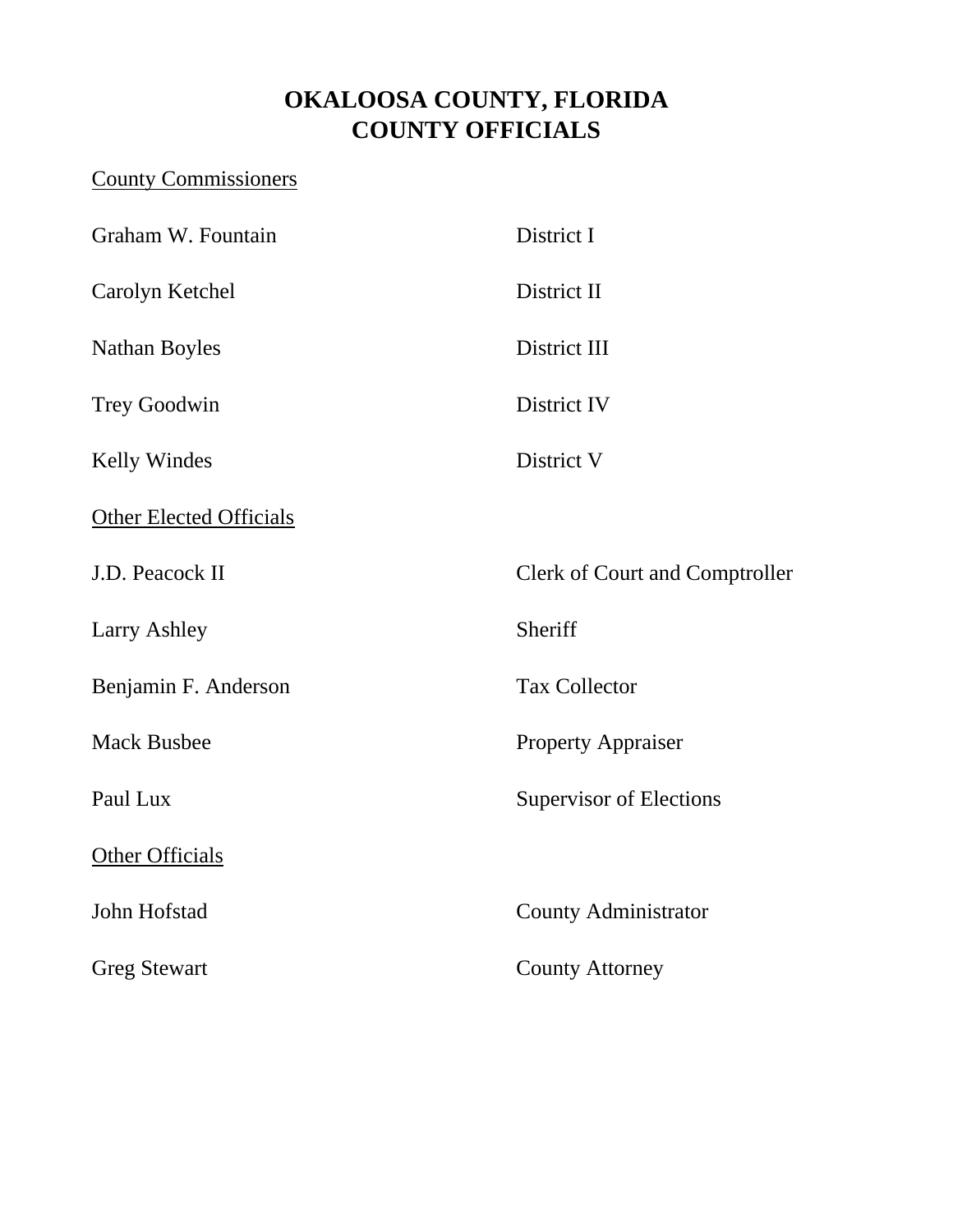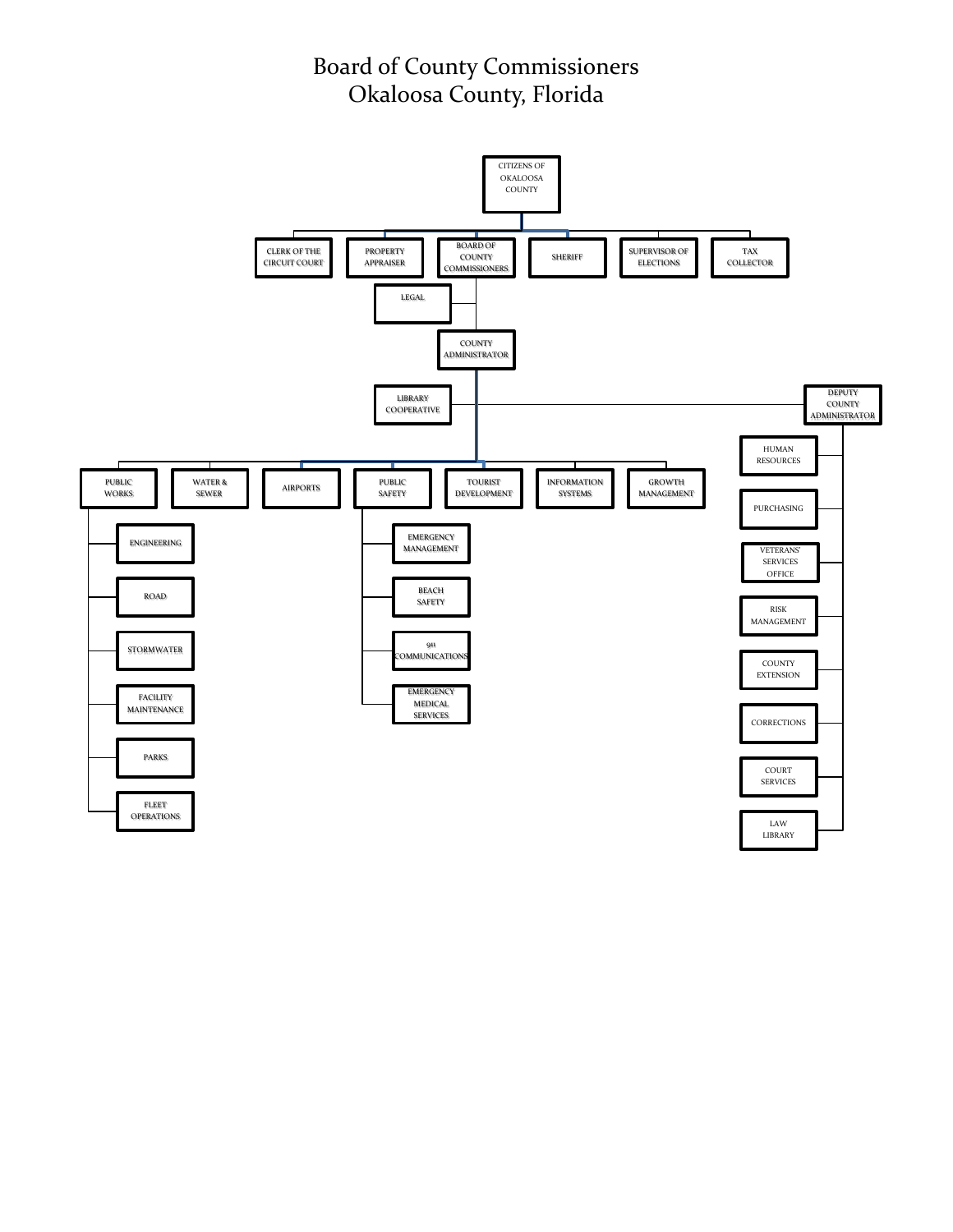## **MILLAGE PROCESS SCHEDULE Fiscal Year 2018**

#### **ACTION**

| July 1, 2017       | Property Appraiser certifies the taxable value to taxing authorities ("Day 1" of Schedule)                                                                                                                                              |
|--------------------|-----------------------------------------------------------------------------------------------------------------------------------------------------------------------------------------------------------------------------------------|
|                    | Budget Officer delivers a tentative budget to the Board of County Commissioners (BCC)                                                                                                                                                   |
| July 15 - Aug 11   | BCC conducts budget workshops and adjusts budgets as they deem necessary                                                                                                                                                                |
| By August 4, 2017  | Taxing authorities advise the Property Appraiser of:<br>(1) Prior year millage rate<br>(2) Current year proposed millage rate<br>(3) Current year rolled-back rate<br>(4) Date, time, and meeting place of the tentative budget hearing |
| By August 24, 2017 | Last day for Property Appraiser to mail Notices of Proposed Property Taxes (TRIM Notice)<br>to taxpayers (includes public hearing information)                                                                                          |
| September 5, 2017  | Public Hearing by BCC to receive citizen input and answer questions concerning the<br>adoption of the tentative budget and proposed millage rate.<br>(Crestview - Crestview City Hall - 5:01 p.m.)                                      |
| Sep 9 - Sep 13     | Advertisement of proposed budget and notice of public hearing at which Board intends to<br>adopt a final millage rate and final budget.                                                                                                 |
| September 19, 2017 | Public Hearing by BCC to receive citizen input and answer questions concerning the<br>adoption of the final millage rate and final budget.<br>(Shalimar - County Administration Building -5:01 p.m.)                                    |
| Sep 23 - Oct 10    | Value Adjustment Board convenes to hear petitions                                                                                                                                                                                       |
| October 1, 2017    | Fiscal Year begins                                                                                                                                                                                                                      |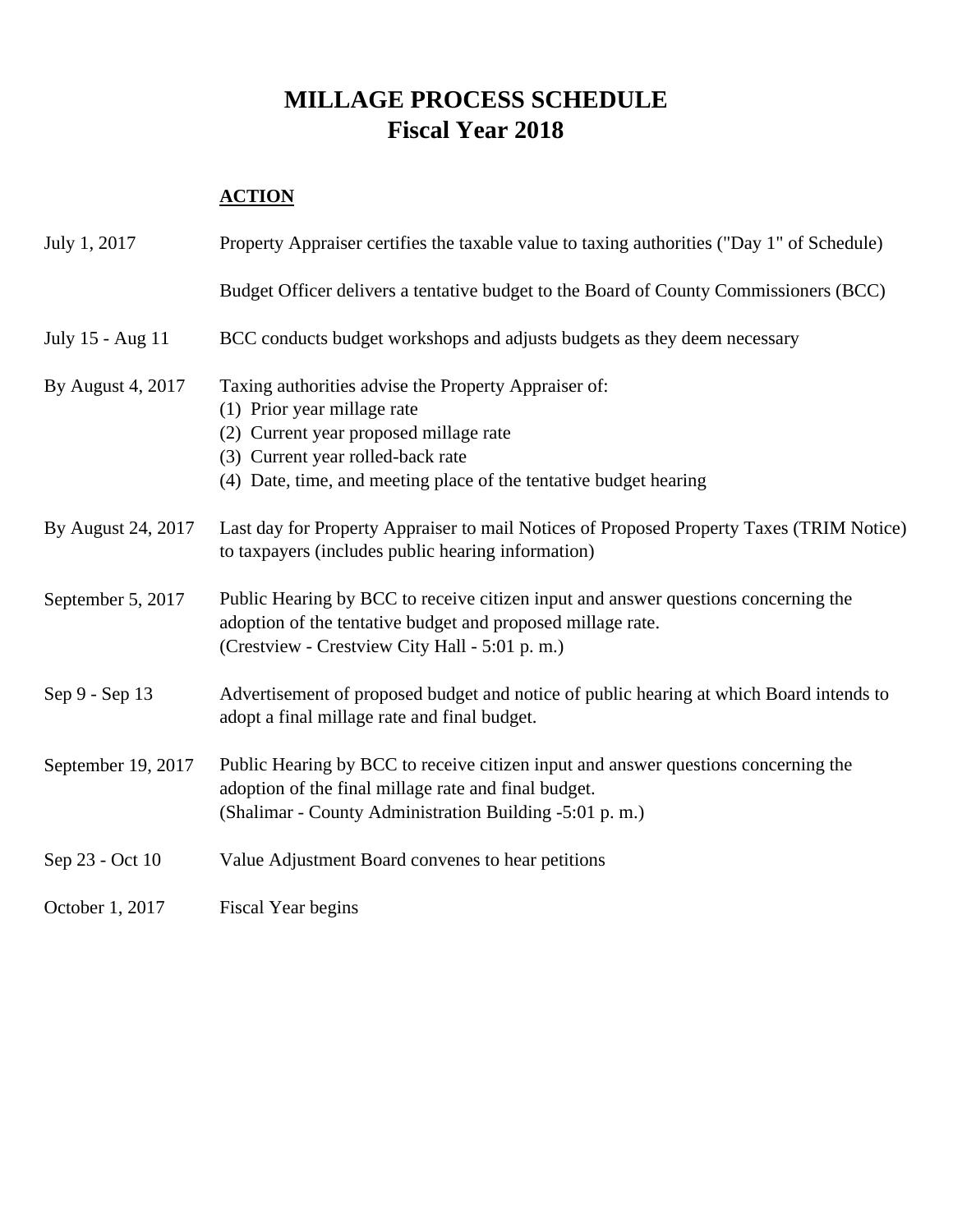# **G E N E R A L I N F O R M A T I O N**

**County-Wide Gross Taxable Value** - The value, as determined by the Property Appraiser, of the nonexempt property in the county, both incorporated and unincorporated areas.

**Millage Rate** - A levy by a taxing authority, expressed in dollars per thousand dollars of nonexempt property value.

**Rolled-Back Rate** - A millage rate that would generate the same amount of tax dollars as the prior year (excludes new construction from the computation).

**Fund Accounting Systems** - Governmental accounting systems are organized and operated on a fund basis. A fund is a fiscal and accounting entity with a self-balancing set of accounts recording cash and other financial resources, together with all related liabilities and balances, which are segregated for the purpose of carrying on specific activities or attaining certain objectives in accordance with special regulations, restrictions, or

**General Fund** - The County's General Fund is used to account for all financial resources except those required to be accounted for in another fund. This fund includes general governmental activities not accounted or reported in another fund. All constitutional officers receive appropriations from this fund.

**Special Revenue Funds** - Special revenue funds are used to account for specific revenues that are legally restricted to expenditures for particular purposes. County special revenue funds which are partially funded by ad valorem taxes are; County Health Department and Unincorporated County Parks.

**County Transportation Trust Fund** - This fund is a special revenue fund which accounts for the County Engineering, Road Operations, Road Construction, Stormwater and Traffic Signal Maintenance Departments.

**County Public Health Fund** - This is a special revenue fund which accounts for the appropriation for the County Health Department, any balances from prior years and certain capital outlay for the County Health

**Debt Service Funds** - Debt Service funds are used to account for debt service payments, as well as any accumulation of resources in anticipation of future principal and interest requirements. Okaloosa has one debt service fund which is made up of the 2009 Sales Tax Revenue Bonds for the construction of the new Annex Extension complex, 2011 Revenue Bond to finance the Brackin Building purchase, 2013 private back loan for joint beach renourishment project, 2014 County buildings bonds for County Administration Building, Sheriff Building and Crestview Courthouse and 2016 County buildings bonds primarily for the use of the improvements to the County Courthouse.

**Capital Projects Funds** - Capital projects funds are used to account for the general government's major capital acquisition and construction activities. The County has the Capital Outlay Fund that accounts for all major capital and construction activities of the government, excluding road activities and the Road and Bridge Construction Fund which accounts for the road construction activities.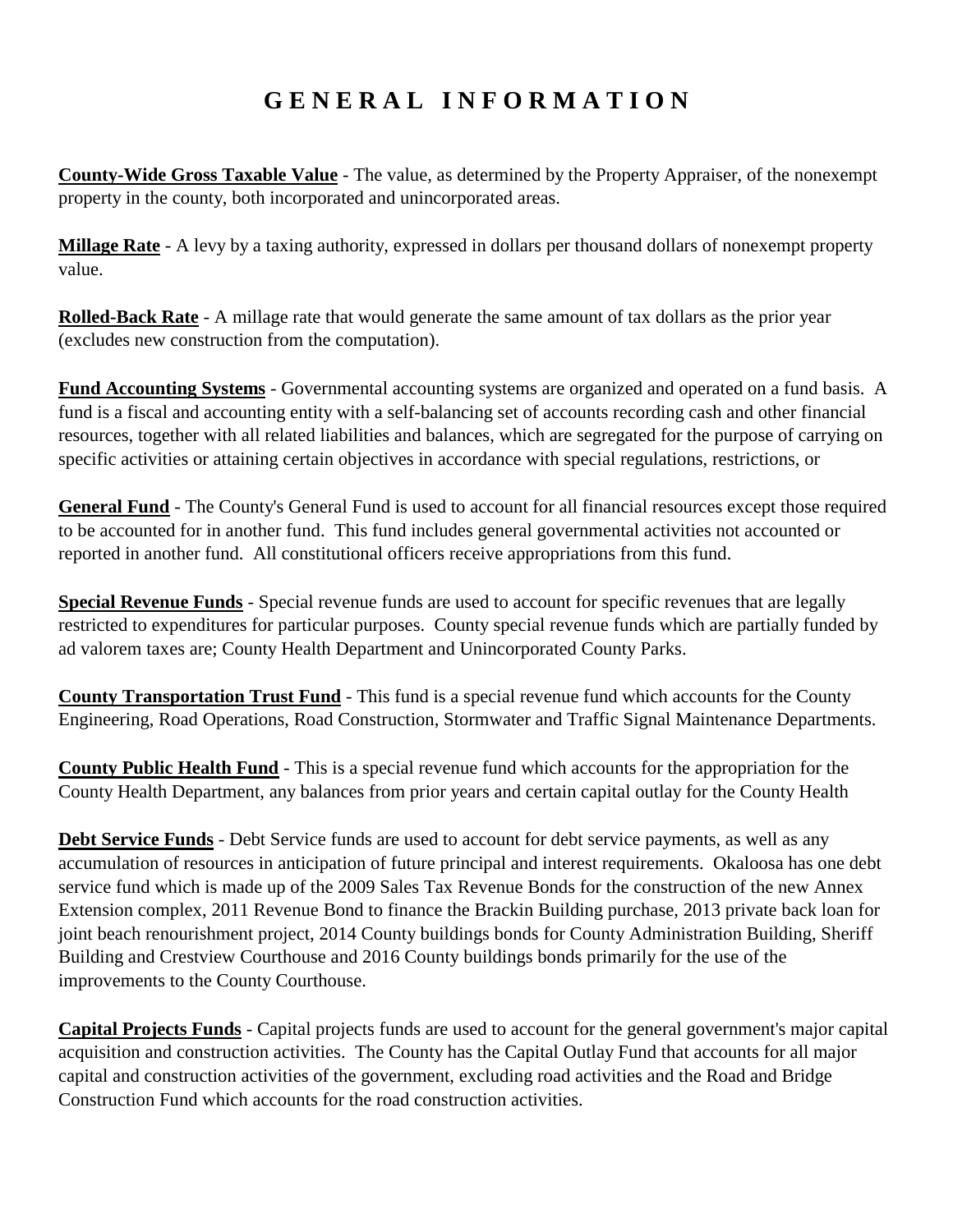# **G E N E R A L I N F O R M A T I O N**

**Enterprise Funds** - These funds account for operations that are financed and operated in a manner similar to private business enterprises where the intent of the governing body is that the costs (expense, including depreciation) of providing goods or services to the general public on a continuing basis be finance or recovered primarily through user charges; or where the governing body has decided that periodic determination of revenues earned, expenses incurred, and/or net income is appropriate for capital maintenance, public policy, management control, accountability, or other purposes. The County operates Water & Sewer, Airport, Solid Waste, Inspection and Emergency Medical Services enterprise activities.

**Emergency Medical Services (EMS) Fund** - This is an enterprise fund which accounts for the provisions of emergency medical services to Okaloosa residents as well as county visitors. It is funded through user charges and ad valorem tax rvenues levied, if needed, for that purpose.

**Internal Service Funds** - Internal Service funds are used to account more efficiently for the general government's centralized intragovernmental activities. The County accounts for it's Self Insurance and Fleet Maintenance programs as internal service funds.

**Taxing Authorities** - The local governments, special districts and the County District School Boards, which are authorized by law to levy taxes to support their operations. Taxing authorities in the county include the Board of County Commissioners, the School Board, municipalities, and special districts. Each taxing authority levies its own taxes and establishes its own budget, consistent with Florida Statutes and administrative rules established by state agencies. This budget is solely that of the Board of County Commissioners and excludes those of the other taxing authorities.

**Tax Increases** - Tax increases on individual parcels from one year to the next are caused by an increase of a millage levy by a taxing authority, or by an increase in valuation by the Property Appraiser, or by both. Countywide increases are caused by action of the taxing authorities and are measured from the roll-back rate.

**Reviews, Workshops and Public Hearings** - The County Administrator held a series of budget reviews with all activities represented in the County budget to ensure that presented budget proposals were justified and necessary to provide services desired by county citizens. The Board of County Commissioners and the County Administrator are conducting a series of workshops in an effort to pare proposed budgets and thereby evaluate levels of ad valorem tax levy, which must be shouldered by county citizens. At these workshops the commissioners attempt to reduce proposed budgets and/or find other funding sources in an effort to reduce the requirement for ad valorem taxes and at the same time provide the necessary services required and desired by citizens.

Public hearings will be conducted on September 5, 2017 in Crestview and September 19, 2017 in Shalimar to receive public input regarding proposed budgets and to explain reasons for increases.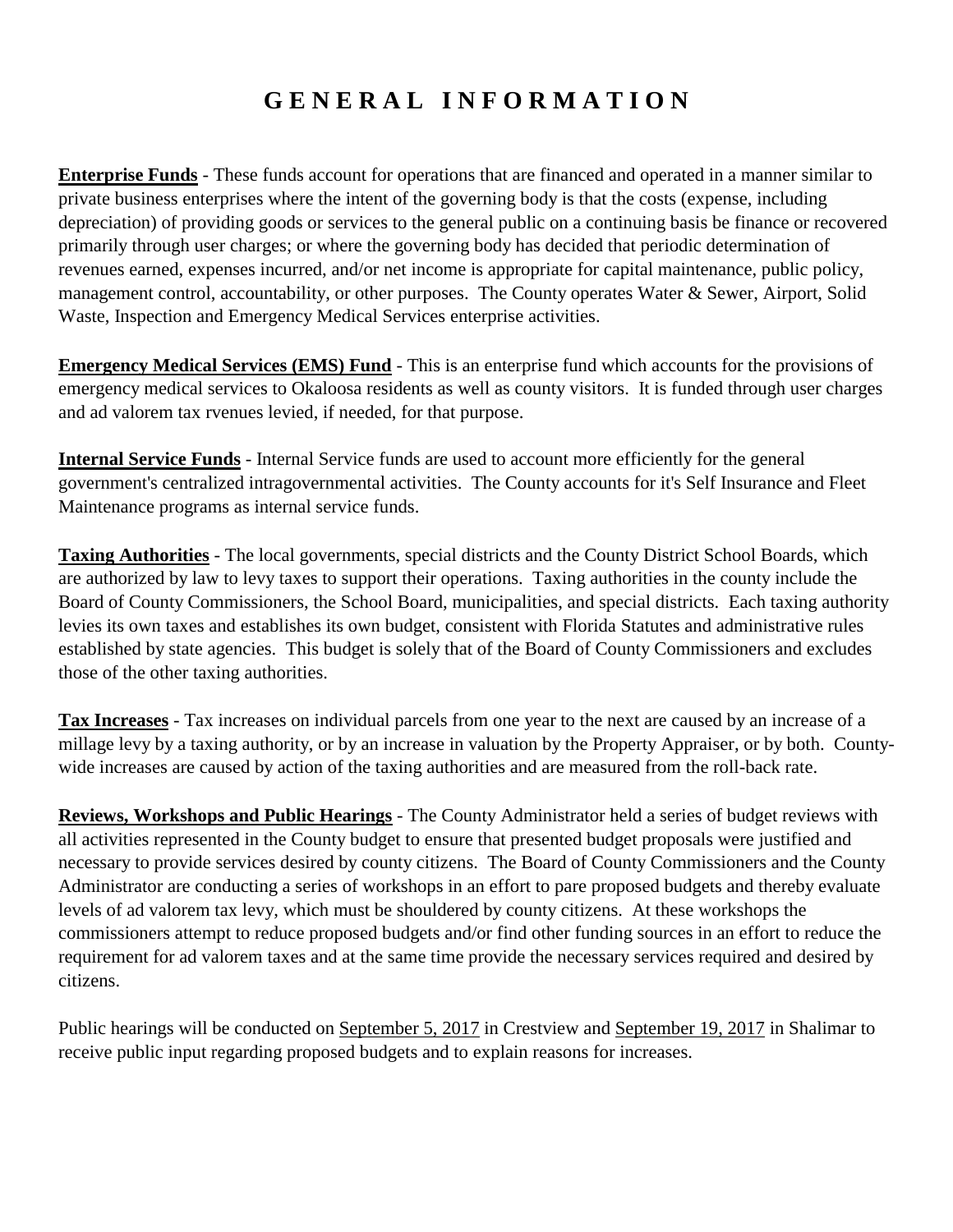# **COUNTY ANNUAL BUDGET-STATUTORY GUIDANCE**

| <b>F.S.S.</b><br>129.01(1) | <b>ACTION</b><br>A budget shall be prepared, approved, adopted, and executed as prescribed in this chapter for each<br>fiscal year. At a minimum, the budget must show for each fund, as required by law and sound<br>financial practices, budgeted revenues and expenditures by organizational unit which are at least at<br>the level of detail required for the annual financial report under s. 218.32(1).                                                                                                                                                                                                                                                                                                                                                                                                                                                                                                                                                                                                                                                                                                                                                                                                                                                                                                  |
|----------------------------|-----------------------------------------------------------------------------------------------------------------------------------------------------------------------------------------------------------------------------------------------------------------------------------------------------------------------------------------------------------------------------------------------------------------------------------------------------------------------------------------------------------------------------------------------------------------------------------------------------------------------------------------------------------------------------------------------------------------------------------------------------------------------------------------------------------------------------------------------------------------------------------------------------------------------------------------------------------------------------------------------------------------------------------------------------------------------------------------------------------------------------------------------------------------------------------------------------------------------------------------------------------------------------------------------------------------|
| 129.03(1)                  | Property Appraiser certification by July 1, pursuant to s. 200.065.                                                                                                                                                                                                                                                                                                                                                                                                                                                                                                                                                                                                                                                                                                                                                                                                                                                                                                                                                                                                                                                                                                                                                                                                                                             |
| 129.03(2)                  | On or before June 1 of each year, the sheriff, the clerk of the circuit court and county comptroller,<br>the tax collector subject to a resolution entered into pursuant to s. $145.022(1)$ , and the supervisor<br>of elections shall each submit to the board of county commissioners a tentative budget for their<br>respective offices for the ensuing fiscal year.                                                                                                                                                                                                                                                                                                                                                                                                                                                                                                                                                                                                                                                                                                                                                                                                                                                                                                                                         |
| 129.03(3)                  | The county budget officer, after tentatively ascertaining the proposed fiscal policies of the board<br>for the next fiscal year, shall prepare and present to the board a tentative budget for the next fiscal<br>year for each of the funds provided in this chapter, including all estimated receipts, taxes to be<br>levied, and balances expected to be brought forward and all estimated expenditures, reserves, and<br>balances to be carried over at the end of the year.                                                                                                                                                                                                                                                                                                                                                                                                                                                                                                                                                                                                                                                                                                                                                                                                                                |
| 129.03(3)(a)               | The board of county commissioners shall receive and examine the tentative budget for each fund<br>and, subject to the notice and hearing requirements of s. 200.065, shall require such changes to be<br>made as it deems necessary, provided the budget remains in balance.                                                                                                                                                                                                                                                                                                                                                                                                                                                                                                                                                                                                                                                                                                                                                                                                                                                                                                                                                                                                                                    |
| 129.03(3)(b)               | The board shall cause this summary statement to be advertised one time in a newspaper of general<br>circulation published in the county, or by posting at the courthouse door if there is no such<br>newspaper, and the advertisement must appear adjacent to the advertisement required pursuant to<br>s. 200.065.                                                                                                                                                                                                                                                                                                                                                                                                                                                                                                                                                                                                                                                                                                                                                                                                                                                                                                                                                                                             |
| 129.03(3)(c)               | The board shall hold public hearings to adopt tentative and final budgets pursuant to s. 200.065.                                                                                                                                                                                                                                                                                                                                                                                                                                                                                                                                                                                                                                                                                                                                                                                                                                                                                                                                                                                                                                                                                                                                                                                                               |
| 195.087(1)(a)              | On or before June 1 of each year, every property appraiser, regardless of the form of county<br>government, shall submit to the Department of Revenue a budget for the operation of the property<br>appraiser's office for the ensuing fiscal year beginning October 1. The property appraiser shall<br>submit his or her budget in the manner and form required by the department. A copy of such<br>budget shall be furnished at the same time to the board of county commissioners. The department<br>shall, upon proper notice to the county commission and property appraiser, review the budget<br>request and may amend or change the budget request as it deems necessary, in order that the<br>budget be neither inadequate nor excessive. On or before July 15, the department shall notify the<br>property appraiser and the board of county commissioners of its tentative budget amendments and<br>changes. Prior to August 15, the property appraiser and the board of county commissioners may<br>submit additional information or testimony to the department respecting the budget. On or before<br>August 15, the department shall make its final budget amendments or changes to the budget and<br>shall provide notice thereof to the property appraiser and board of county commissioners. |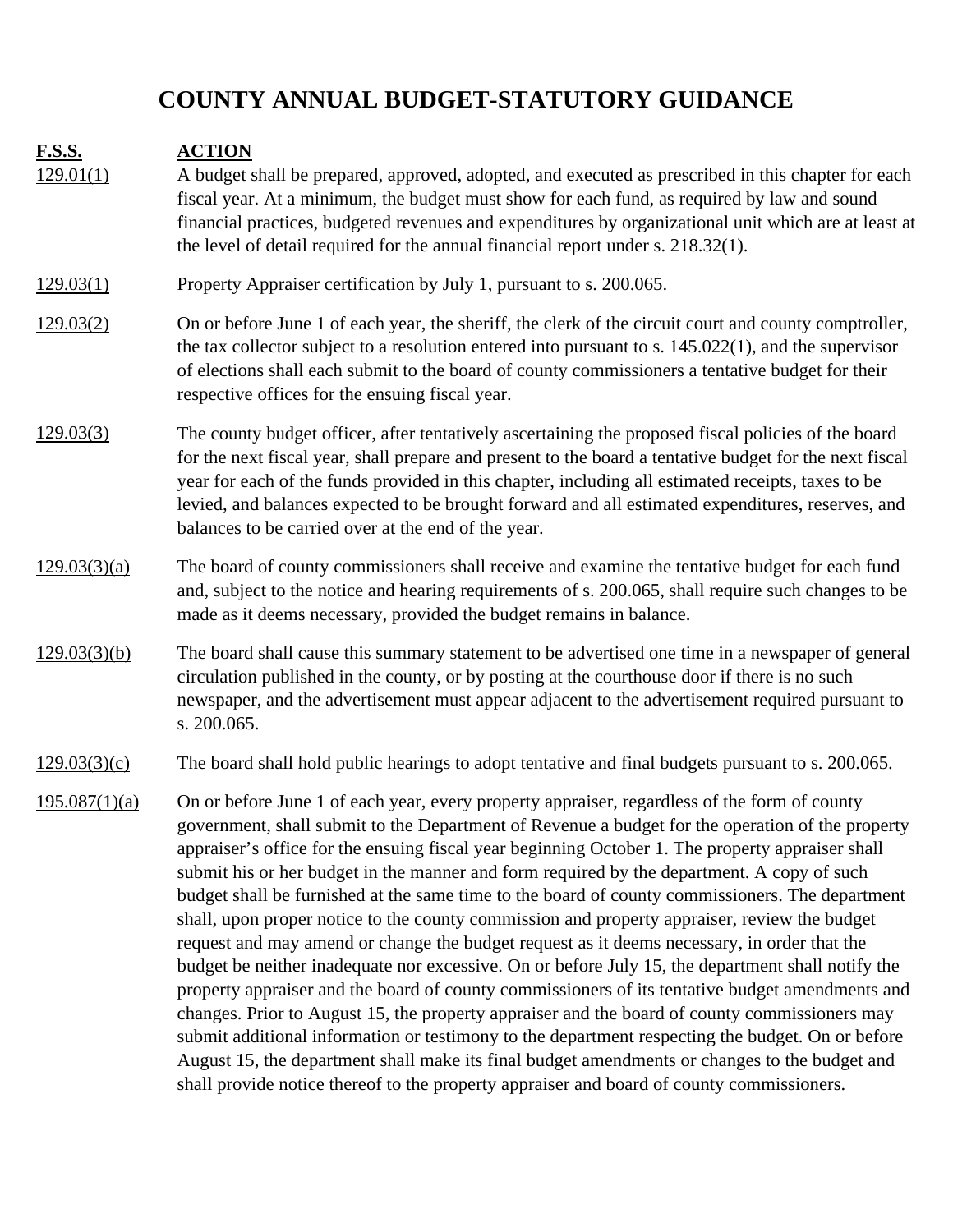# **COUNTY ANNUAL BUDGET-STATUTORY GUIDANCE**

| 195.087(1)(b)  | The Governor and Cabinet, sitting as the Administration Commission, may hear appeals from the<br>final action of the department upon a written request being filed by the property appraiser or the<br>presiding officer of the county commission no later than 15 days after the conclusion of the<br>hearing held pursuant to s. $200.065(2)(d)$ .                                                                                                                                                   |
|----------------|--------------------------------------------------------------------------------------------------------------------------------------------------------------------------------------------------------------------------------------------------------------------------------------------------------------------------------------------------------------------------------------------------------------------------------------------------------------------------------------------------------|
| 195.087(2)     | On or before August 1 of each year, each tax collector, regardless of the form of county<br>government, shall submit to the Department of Revenue a budget for the operation of the tax<br>collector's office for the ensuing fiscal year, in the manner and form prescribed by the department.<br>A copy of such budget shall be furnished at the same time to the board of county commissioners.                                                                                                     |
| <u>196.151</u> | Between March 1 and July 1 each year, the Property Appraiser shall either approve exemption<br>requests or deny and immediately notify applicants.                                                                                                                                                                                                                                                                                                                                                     |
| 193.023        | The property appraiser shall complete his or her assessment of the value of all property no later<br>than July 1 of each year.                                                                                                                                                                                                                                                                                                                                                                         |
| 200.065(1)     | Upon completion of the assessment of all property pursuant to s. 193.023, the property appraiser<br>shall certify to each taxing authority the taxable value within the jurisdiction of the taxing<br>authority.                                                                                                                                                                                                                                                                                       |
| 200.065(2)(a)  | Upon preparation of a tentative budget, but prior to adoption thereof, each taxing authority shall<br>compute a proposed millage rate necessary to fund the tentative budget other than the portion of<br>the budget to be funded from sources other than ad valorem taxes.                                                                                                                                                                                                                            |
| 200.011(1)     | The county commissioners shall determine the amount to be raised for all county purposes, except<br>for county school purposes, and shall enter upon their minutes the rates to be levied for each fund<br>respectively, together with the rates certified to be levied by the board of county commissioners<br>for use of the county, special taxing district, board, agency, or other taxing unit within the county<br>for which the board of county commissioners is required by law to levy taxes. |
| 200.065(2)(b)  | Within 35 days of certification of value each taxing authority shall advise the property appraiser<br>Proposed millage rate<br>(1)<br>Rolled-Back Rate<br>(2)<br>Date, time, and place of public hearings to consider proposed millage rate and tentative<br>(3)<br>budget                                                                                                                                                                                                                             |
|                | The Property Appraiser must mail notices with the above information from all taxing authorities<br>no later than 55 days after certification                                                                                                                                                                                                                                                                                                                                                           |
| 200.065(2)(c)  | Between 65 and 80 days after certification - public hearing to consider proposed<br>millage rate and tentative budget.<br>During hearing -<br>Amend the tentative budget as deemed appropriate.<br>(1)<br>Adopt the amended tentative budget.<br>(2)<br>Recomputed proposed millage and publicly announce percent, if any, by which the<br>(3)                                                                                                                                                         |
|                |                                                                                                                                                                                                                                                                                                                                                                                                                                                                                                        |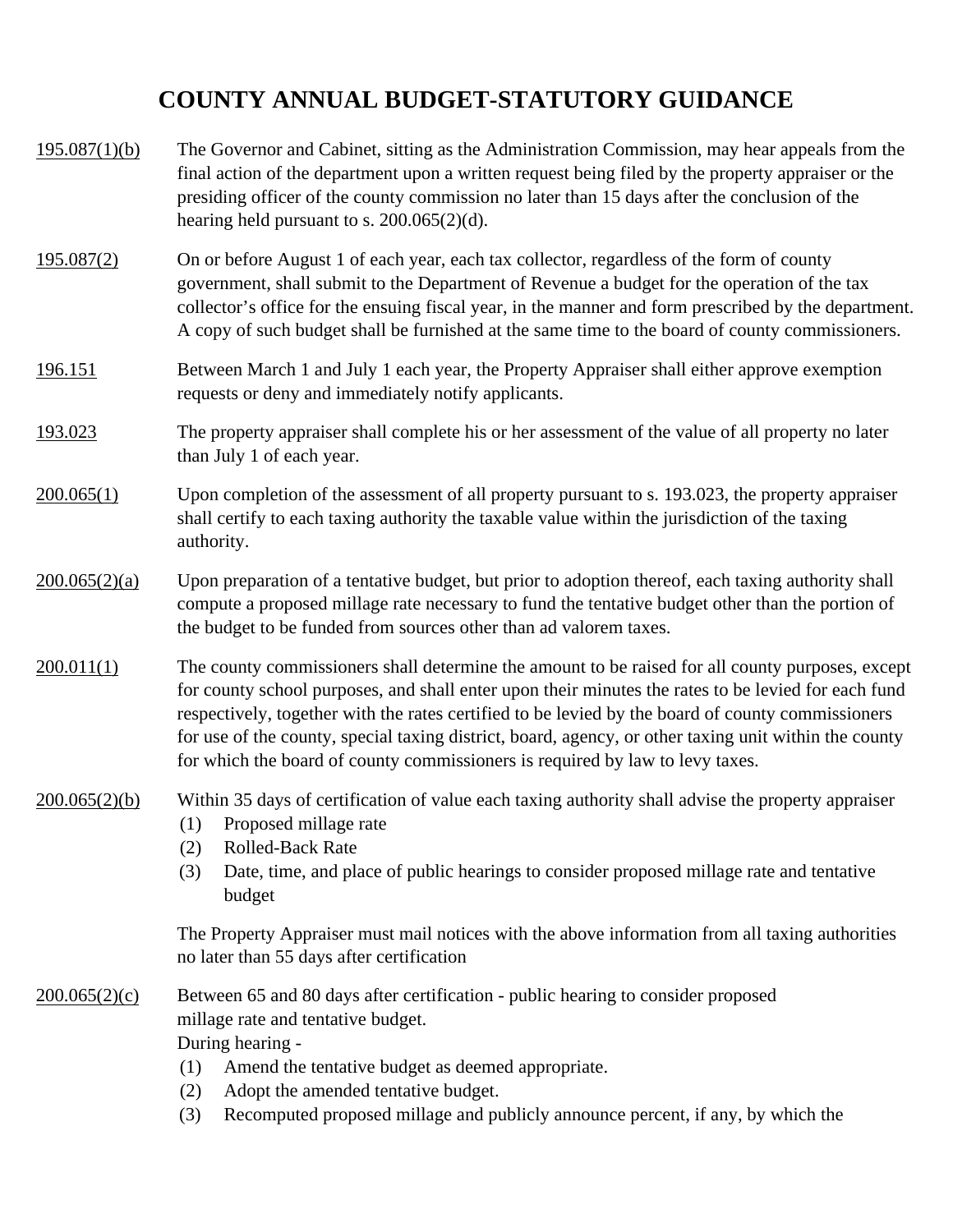## **COUNTY ANNUAL BUDGET-STATUTORY GUIDANCE**

#### 200.065(2)(d) Within 15 days of the meeting adopting the tentative budget, (2)(c), the Board will advertise intent to finally adopt a millage rate and budget (as prescribed by 200.065(3)). 2 days nor more than 5 days after advertisement, the final hearing will be held. During final hearing -

- (1) Amend adopted tentative budget as deemed appropriate.
- (2) Adopt a final budget.
- (3) Publicly announce the rolled-back millage rate, the percentage millage increase, and the milllage rate to be levied prior to adoption of the millage levy resolution or ordinance.
- (4) Adopt a resolution stating millage rate and percent, if any, by which the millage rate exceeds the rolled-back rate.
- (5) Numbers (2) and (4) require separate motions

The millage rate set by the final hearing shall in no event be higher than that set at the tentative hearing. If the rate set at the tentative hearing is higher that that certified to the Appraiser, (2)(b), first-class mail notices must be sent to each taxpayer.

#### $200.065(2)(c-e)$ During hearings -

- (1) Discuss:
	- (a) Percentage increase in millage over rolled-back rate and the specific purposes for which ad valorem tax revenue are being increased.
	- (b) Explain reasons for proposed increase over the rolled-back rate.
- (2) Millage rates at these hearings will be adopted prior to adopting budgets.
- (3) Hearings will be held after 5:00 p.m. on weekdays, or on Saturdays.
- $200.065(4)$ Board will certify by resolution to the Property Appraiser what actions were taken in the final hearing.

#### 200.065 & 200.068 BCC will complete and furnish to the Department of Revenue within 30 days of the final hearing a completed millage process package.

Millage Process package includes:

- (1) Copy of resolution
- (2) Copy of certification of value showing rolled-back rate millage and proposed millage rates.
- (3) Copy of advertisement pursuant to  $200.065(3)$

#### 194.032(1)(a) The Value Adjustment Board appointed under the provisions of Section 194.015 will convene between 30 and 60 days after mailing of notices of proposed property taxes, to consider petitions for deceased assessments and denied exemptions.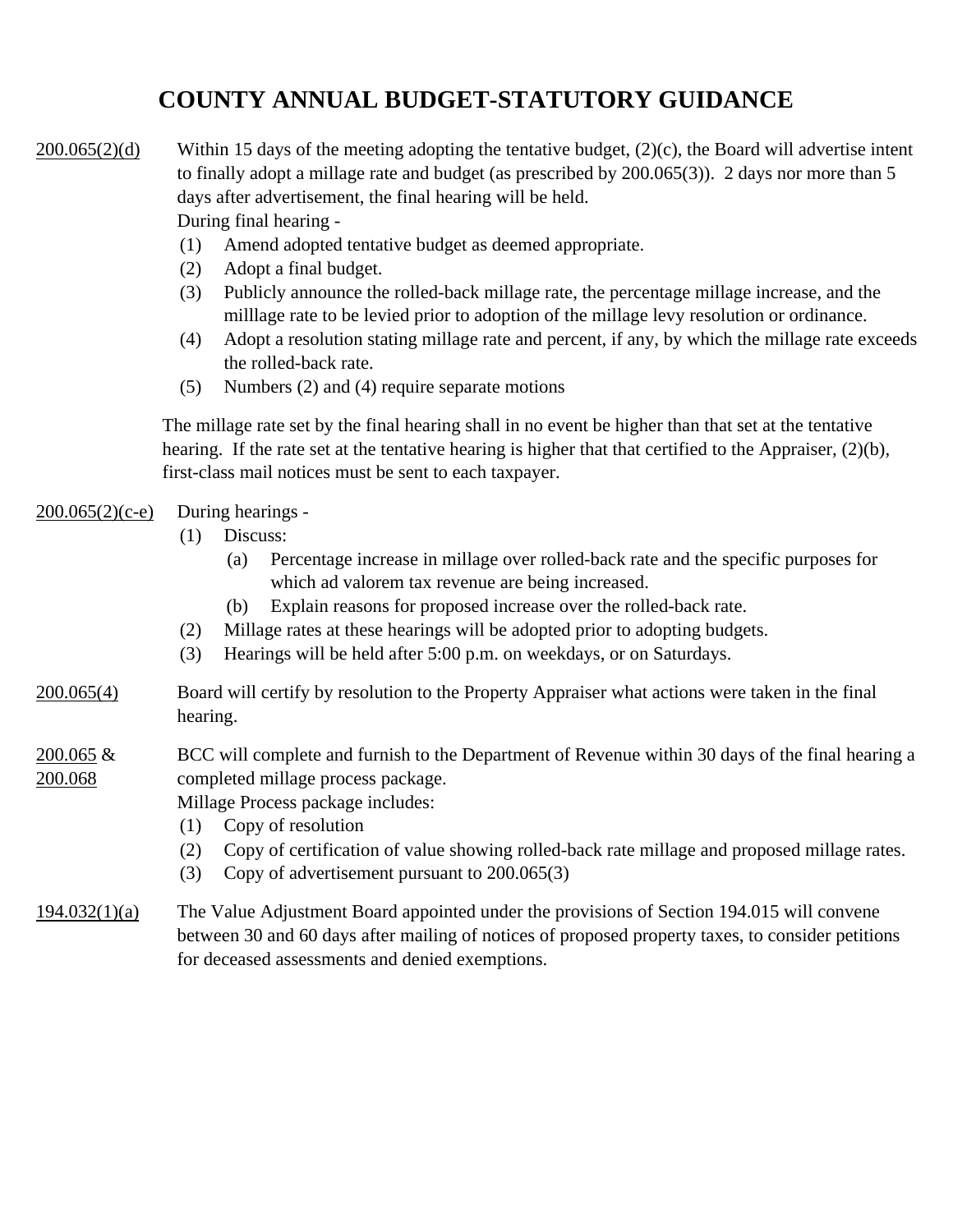# **Millage**

| County-Wide Gross Certified Taxable Value                     |                | \$16,405,984,855 |               |
|---------------------------------------------------------------|----------------|------------------|---------------|
| Unincorporated MSTU Gross Certified Taxable Value             |                | \$7,715,103,920  |               |
| <b>Current Millage Rate</b>                                   |                | 3.4308           | per \$1000    |
| Proposed Millage Rate                                         |                | 3.4308           | per \$1000    |
| Rolled-Back Rate (County-Wide)                                |                | 3.3185           | per \$1000    |
| Rolled-Back Rate (Aggregate)                                  |                | 3.4583           | per \$1000    |
| Prior Year Maximum Millage Limitation (DR420-MMP line 13)     |                |                  | per \$1000    |
| <b>Adopted Tentative Rate</b>                                 |                |                  | per \$1000    |
| Certified to Appraiser for Notices of Proposed Property Taxes |                |                  | per \$1000    |
| <b>Approved Millage Rate</b>                                  |                |                  | per \$1000    |
| <b>Millage Required to Fund Proposed Budgets County-Wide</b>  |                |                  |               |
| <b>FUND</b>                                                   | <b>MILLAGE</b> |                  | TAXES @ 96.5% |
| General                                                       | 3.3932         | per \$1000       | 53,720,494    |
| County Public Health Unit                                     | 0.0376         |                  | 595,161       |
| <b>Total County-Wide Millage</b>                              | 3.4308         | per \$1000       |               |
| <b>Total County-Wide Taxes</b>                                |                |                  | \$54,315,655  |
| <b>Non County-Wide</b>                                        |                |                  |               |
| Unincorporated Municipal Service and Taxing Unit (MSTU)       | \$0.2990       | per \$1000       | \$2,226,078   |
| Aggregate Millage Rate                                        | \$3.5654       | per \$1000       |               |
| Total County & Non County-Wide Taxes                          |                |                  | \$56,541,733  |
| <b>Prior Year Millage Rates</b>                               |                |                  |               |
| <b>Fund</b>                                                   | <b>MILLAGE</b> |                  | TAXES @ 96%   |
| General                                                       | 3.3849         | per \$1000       | \$51,233,510  |
| County Public Health Unit                                     | 0.0459         |                  | \$694,911     |
| <b>Totals - Prior Year</b>                                    | \$3.4308       | per \$1000       | \$51,928,421  |
| Taxes generated at the rolled-back rate would be the          |                |                  |               |
| point from which increases are measures. Accordingly,         |                |                  |               |
| proposed budgets represent an increase of:                    | 4.60%          |                  | \$2,387,234   |
|                                                               |                |                  |               |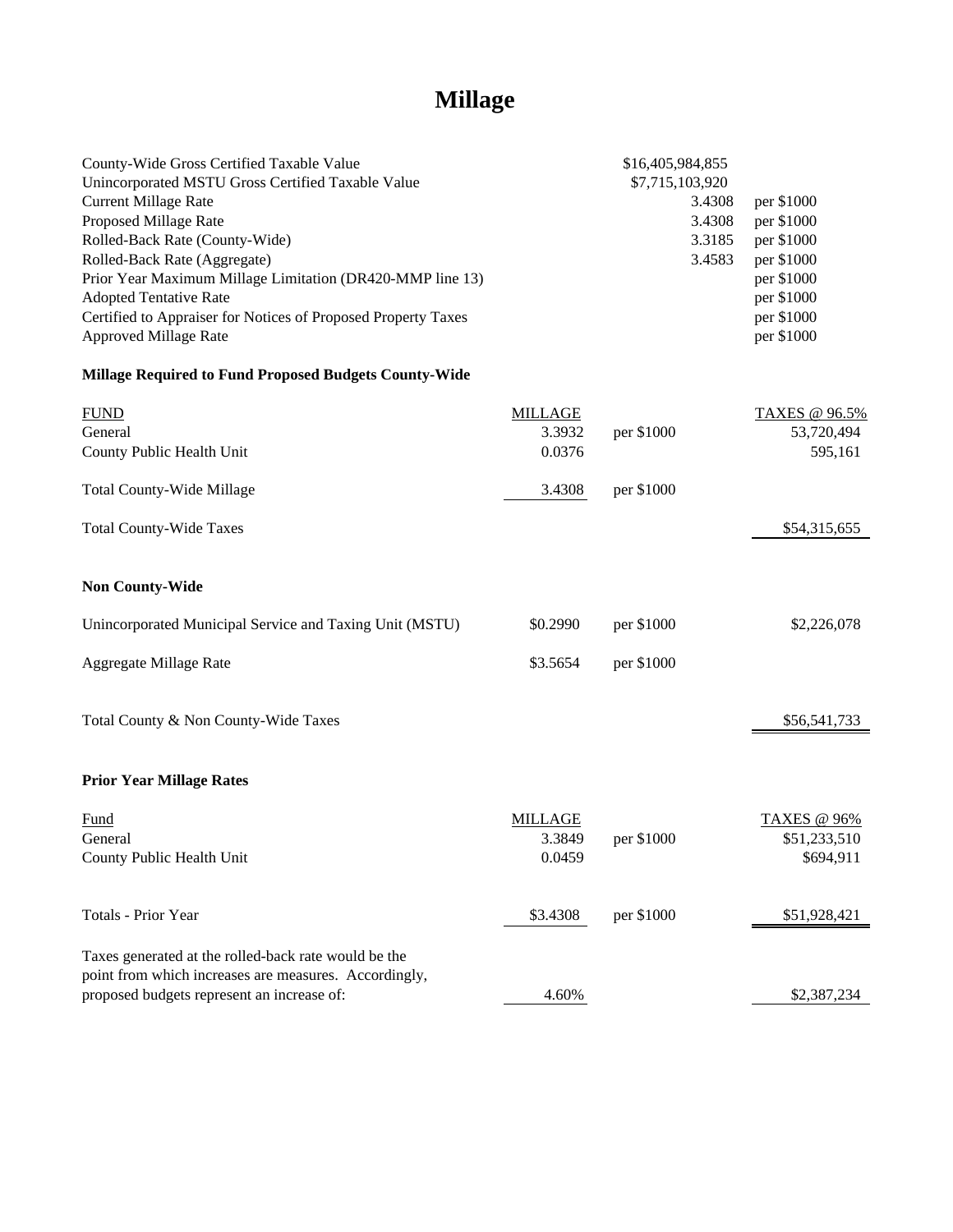# **Millage - Last Ten Years**

| <b>FUND</b>                                  | <b>FY09</b> | <b>FY10</b> | FY11   | <b>FY12</b> | FY13   |
|----------------------------------------------|-------------|-------------|--------|-------------|--------|
| General                                      | 1.3802      | 1.3845      | 1.4546 | 1.4546      | 3.1153 |
| Fine & Forfeiture                            | 1.7748      | 1.7741      | 1.6724 | 1.6724      | 0.0000 |
| County Public Health Unit                    | 0.0520      | 0.0534      | 0.0578 | 0.0578      | 0.0602 |
| <b>Emergency Medical Services Enterprise</b> | 0.0925      | 0.0779      | 0.1051 | 0.1051      | 0.1144 |
| <b>Total County-Wide Levy</b>                | 3.2995      | 3.2899      | 3.2899 | 3.2899      | 3.2899 |
| Unincorporated MSTU                          | 0.1800      | 0.1800      | 0.1800 | 0.1800      | 0.1800 |
| Aggregate Millage Rate                       | 3.3802      | 3.3722      | 3.3735 | 3.3744      | 3.3755 |

| <b>FUND</b>                                  | FY14   | FY15   | FY16   | <b>FY17</b> | FY18   |
|----------------------------------------------|--------|--------|--------|-------------|--------|
| General                                      | 3.3001 | 3.2792 | 3.3514 | 3.3849      | 3.3932 |
| Fine & Forfeiture                            | 0.0000 | 0.0000 | 0.0000 | 0.0000      | 0.0000 |
| County Public Health Unit                    | 0.0478 | 0.0430 | 0.0462 | 0.0459      | 0.0376 |
| <b>Emergency Medical Services Enterprise</b> | 0.0829 | 0.1086 | 0.0332 | 0.0000      | 0.0000 |
| <b>Total County-Wide Levy</b>                | 3.4308 | 3.4308 | 3.4308 | 3.4308      | 3.4308 |
| Unincorporated MSTU                          | 0.1800 | 0.2990 | 0.2990 | 0.2990      | 0.2990 |
| Aggregate Millage Rate                       | 3.5156 | 3.5729 | 3.5720 | 3.5715      | 3.5654 |

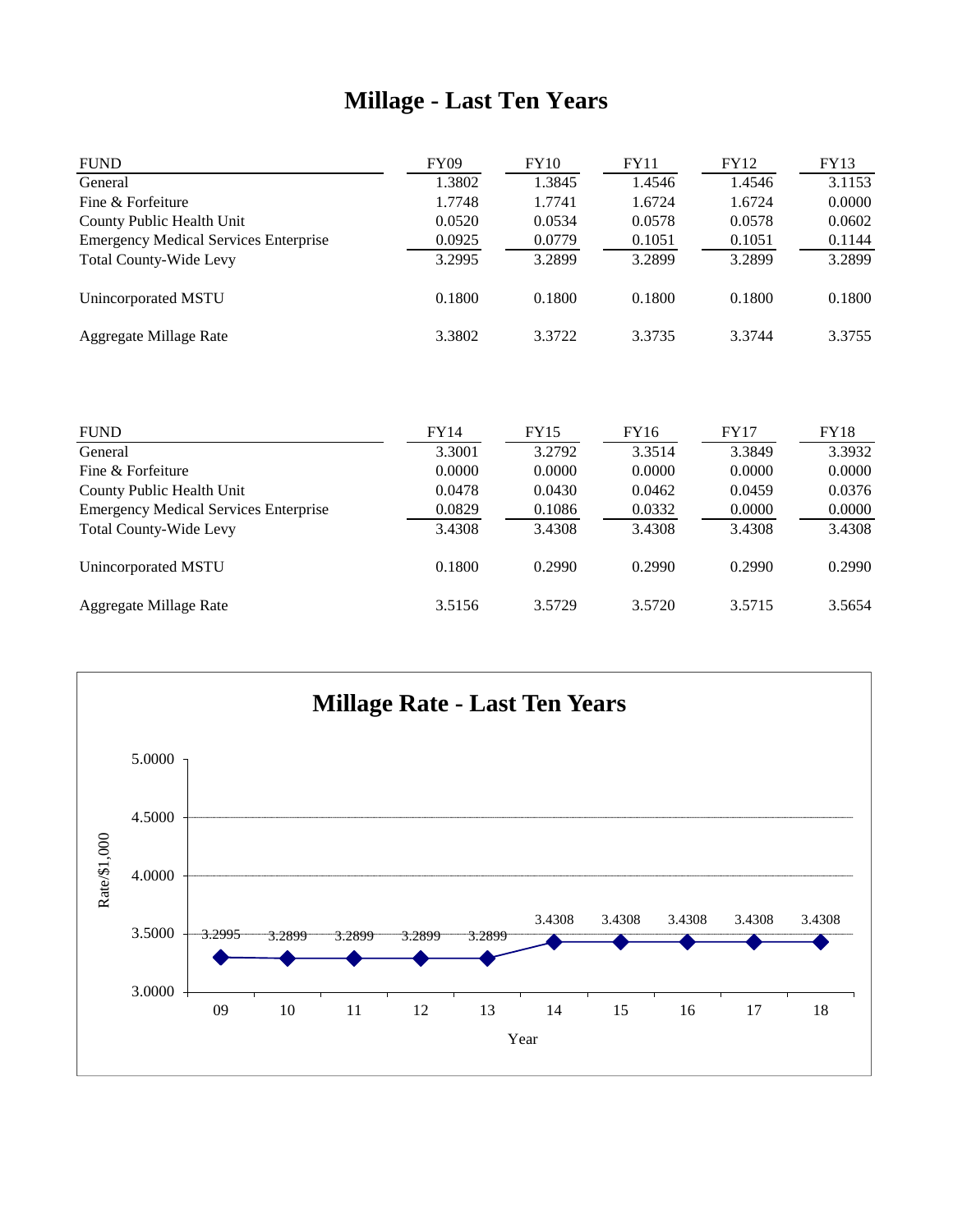

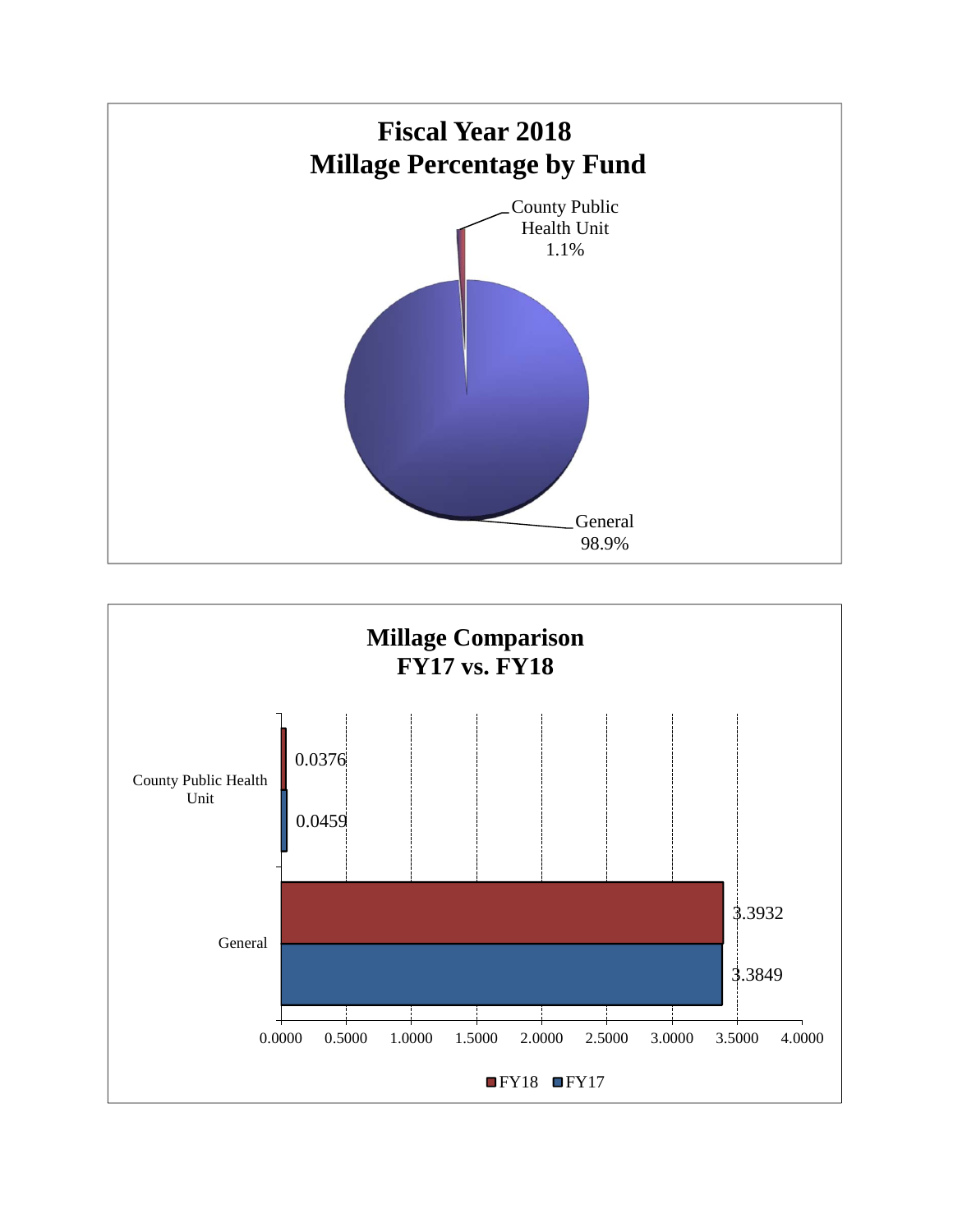# **Property Value - Last Ten Years**

| Year        | <b>Final Valuation</b> | Millage   | Taxes @ 95%  | <b>Total Budget</b> |
|-------------|------------------------|-----------|--------------|---------------------|
| 2009        | \$17,410,630,993       | 3.2995    | \$54,574,058 | \$304,080,099       |
| 2010        | \$16,174,789,111       | 3.2899    | \$50,552,767 | \$263,569,236       |
| 2011        | \$14,499,871,635       | 3.2899    | \$45,317,971 | \$280,421,796       |
| 2012        | \$13,781,239,430       | 3.2899    | \$43,071,955 | \$261,624,931       |
| 2013        | \$13,565,838,217       | 3.2899    | \$42,398,739 | \$257,241,963       |
| 2014        | \$13,795,170,133       | 3.4308(2) | \$45,435,331 | \$279,897,664       |
| 2015        | \$14,380,757,775       | 3.4308(2) | \$47,364,004 | \$310,010,770       |
| 2016        | \$15,035,105,326       | 3.4308(2) | \$49,519,142 | \$331,339,247       |
| 2017        | \$15,684,923,474       | 3.4308(3) | \$51,928,421 | \$368,802,073       |
| 2018<br>(1) | \$16,405,984,855       | 3.4308(3) | \$54,315,655 | \$371,680,960       |

- (1) Certified as of July 1, 2016.
- (2) Taxes at 96.0%

(3) Taxes at 96.5%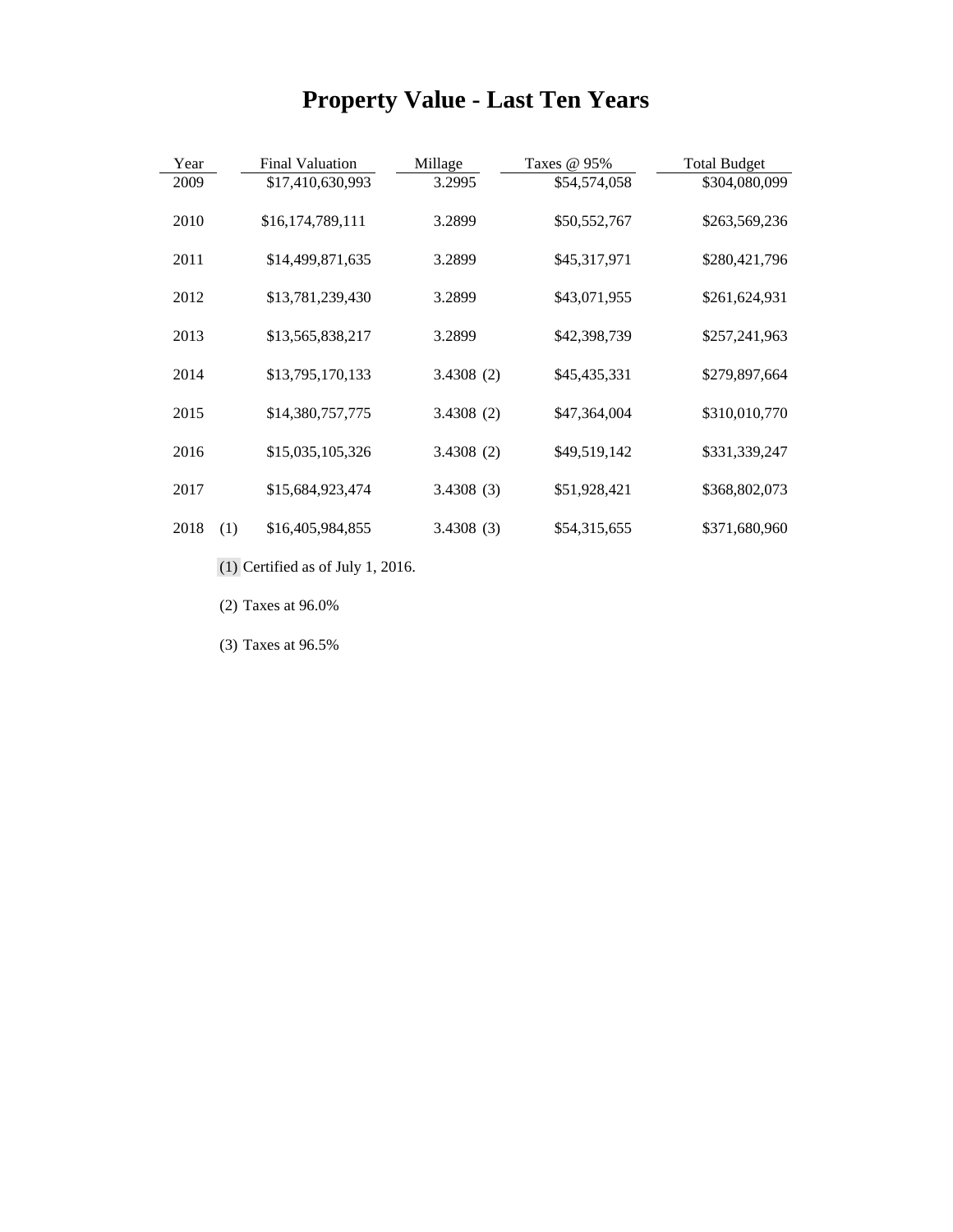

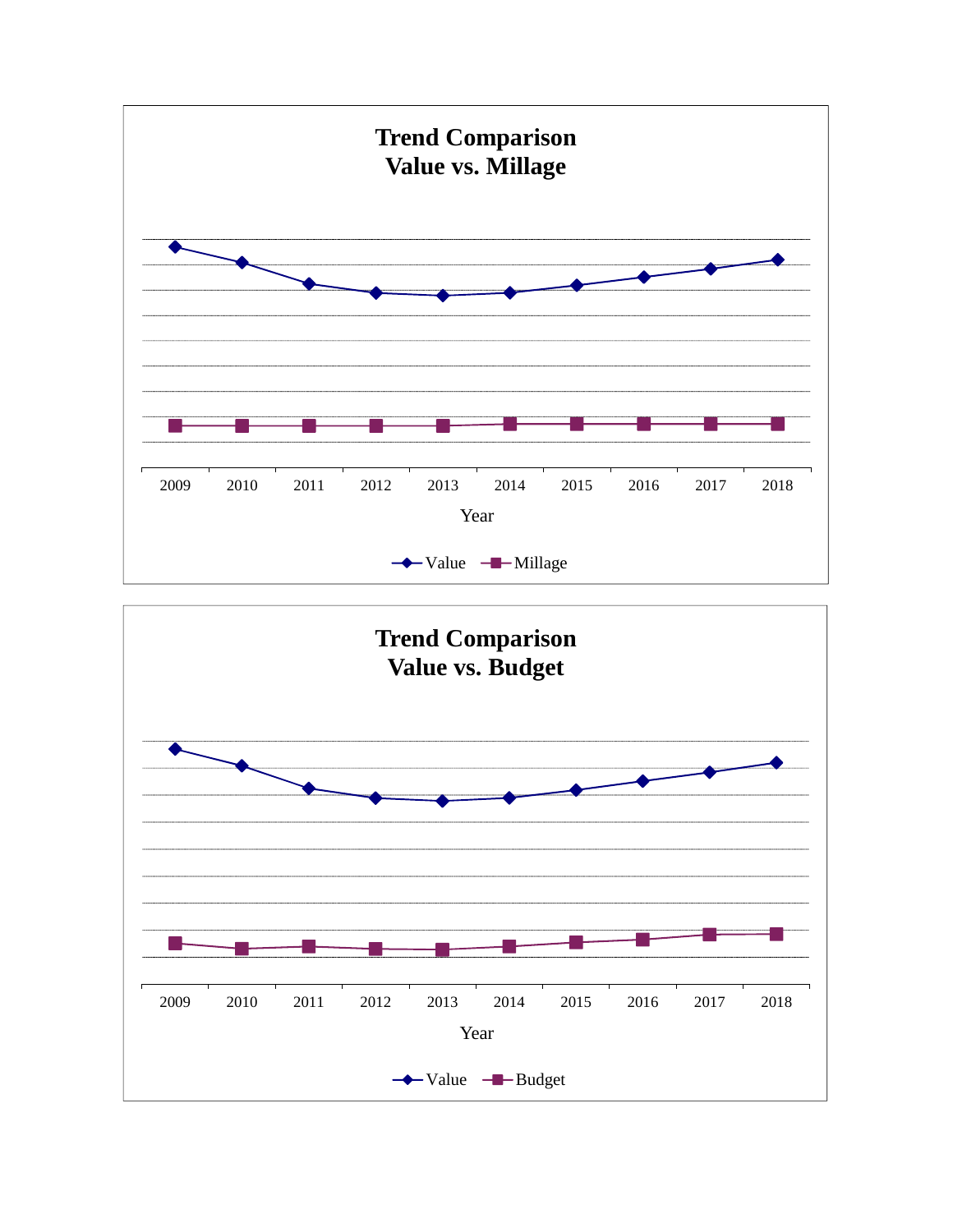

**Millage Rate Last Ten Years** 

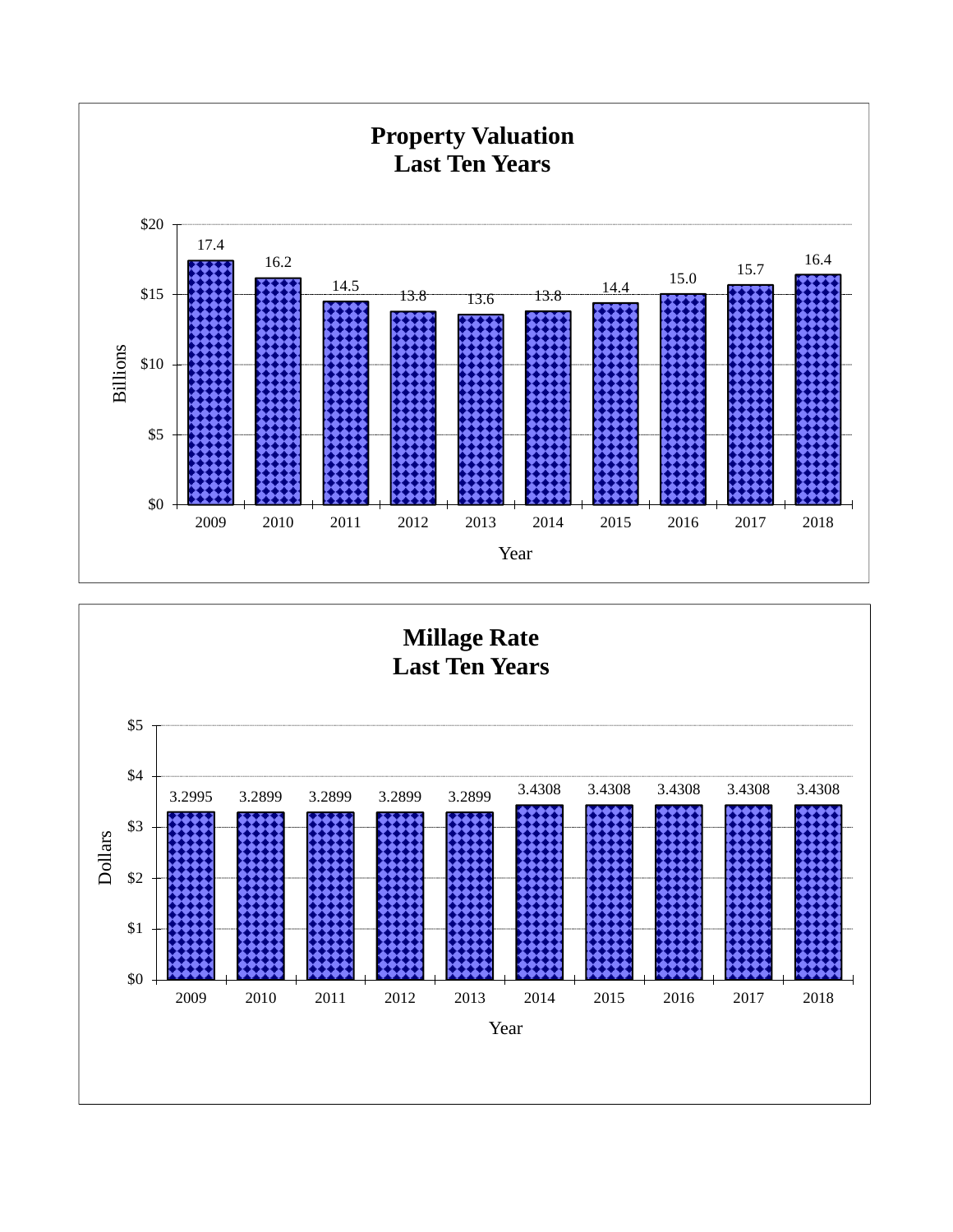

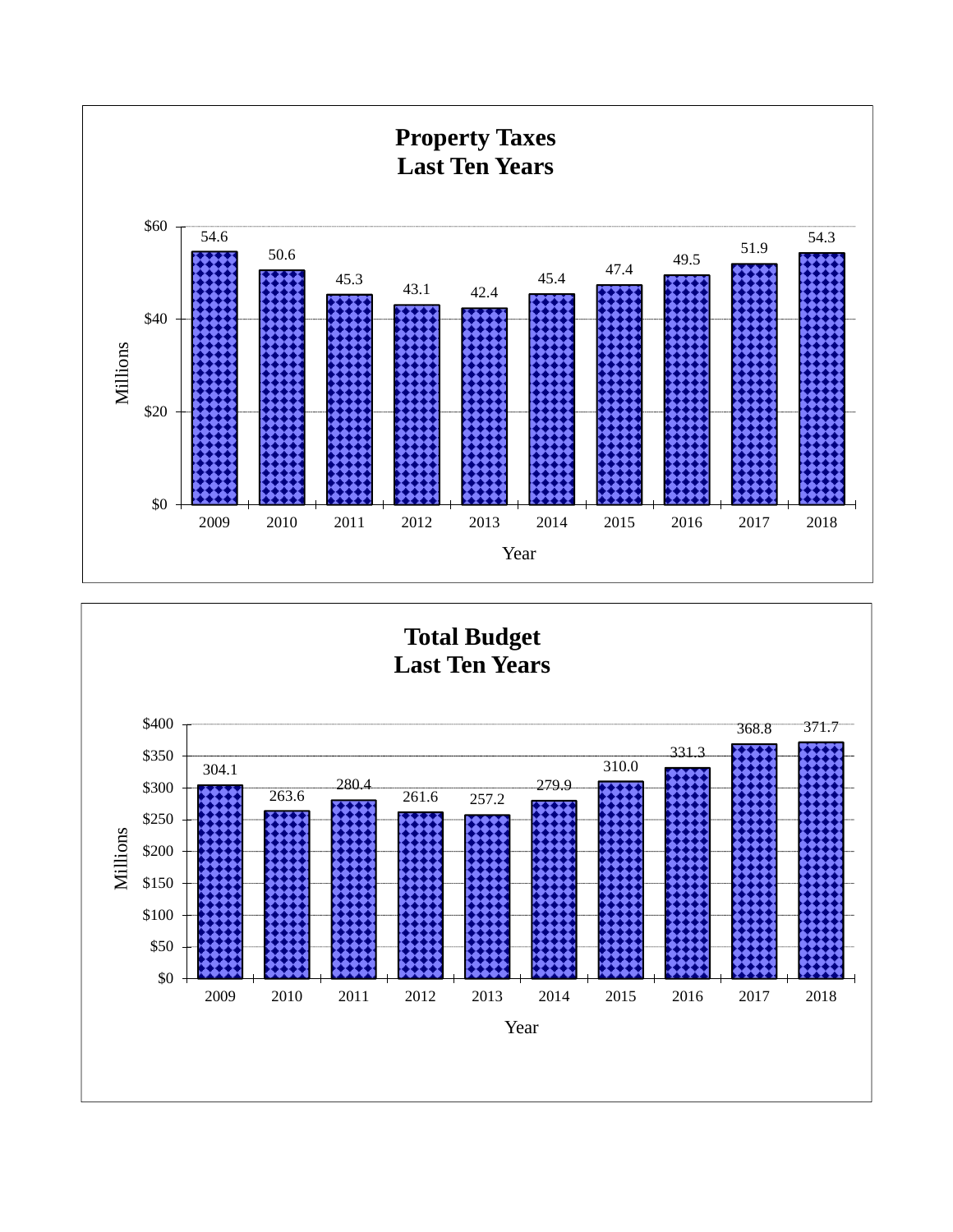### **Human Resources Summary**

| Fund | Title                                | FY16             | <b>FY17</b>      | <b>FY18</b>      | $+/-$            |
|------|--------------------------------------|------------------|------------------|------------------|------------------|
| 001  | <b>Board of County Commissioners</b> | 9                | 9                | 9                | $\boldsymbol{0}$ |
|      | County Administrator                 | 7                | 6                | 6                | 0                |
|      | Purchasing                           | 7                | 8                | 8                | 0                |
|      | <b>Human Resources</b>               | 8                | 8                | 9                |                  |
|      | Growth Management                    | 11               | 11               | 11               | 0                |
|      | Geographical Information Systems     | 9                | 9                | 9                | 0                |
|      | <b>Systems and Networking</b>        | 8                | 8                | 8                | 0                |
|      | Applications and Administration      | 5                | 5                | 5                | 0                |
|      | <b>Facility Maintenance</b>          | 51               | 51               | 51               | 0                |
|      | <b>Emergency Management</b>          | 3                | 3                | 3                | $\theta$         |
|      | County Warning Point                 | 18               | 18               | 28               | 10               |
|      | Code Enforcement                     | 4                | 5                | 5                | $\boldsymbol{0}$ |
|      | <b>Beach Safety</b>                  | 27               | 27               | 27               | 0                |
|      | Corrections                          | 135              | 135              | 139              | 4                |
|      | <b>Agriculture Extension</b>         | 10               | 11               | 10               | (1)              |
|      | <b>Grant Administration</b>          | $\boldsymbol{0}$ | 3                | 3                | $\boldsymbol{0}$ |
|      | <b>Veterans Services</b>             | 3                | 3                | 3                | 0                |
|      | <b>Mosquito Control</b>              | 8                | 8                | 8                | $\theta$         |
|      | Library Cooperative                  | 1                | 1                | 1                | $\theta$         |
|      | <b>Tourist District Parks</b>        | 3                | 5                | 5                | 0                |
|      | <b>Pretrial Services</b>             | 4                | 4                | 5                |                  |
|      | Drug Court/Mental Health - Grant     | 4                | 4                | 4                | $\theta$         |
|      | FDLIS Cooperative - Grant            |                  |                  |                  | $\Omega$         |
|      | Emergency Management Planner - Grant | $\boldsymbol{0}$ |                  |                  | $\bf{0}$         |
|      | General Fund                         | 336              | 344              | 359              | $\overline{15}$  |
|      |                                      |                  |                  |                  |                  |
| 101  | Engineering & Administration         | 27               | 27               | 21               | (6)              |
|      | Road Maintenance                     | 57               | 57               | 57               | $\boldsymbol{0}$ |
|      | <b>Traffic Signal Maintenance</b>    | 5                | 6                | 6                | 0                |
|      | <b>Stormwater Management</b>         | 12               | 12               | 12               | 0                |
|      | Road Construction                    | 20               | 20               | 26               | 6                |
|      | Traffic Planner - Grant              | 1                | 1                | 1                | 0                |
| 104  | 5th TDT-Tourism Promotion            | 4                | 5                | 5                | $\theta$         |
|      | 2nd TDT-Administration               | 11               | 10               | 10               | 0                |
|      | 3rd TDT-C.C. Promotions              | 6                | 7                | 7                | 0                |
|      | 3rd TDT-C.C. Administration          | 23               | 23               | 23               | $\boldsymbol{0}$ |
|      | 1st TDT-Beaches & Parks              | $\overline{2}$   | $\overline{2}$   | $\overline{c}$   | $\overline{0}$   |
| 108  | 911 Coordinator                      | 6                | 6                | $\overline{c}$   | (4)              |
| 115  | <b>Unincorporated County Parks</b>   | 19               | 19               | 19               | $\overline{0}$   |
| 119  | Prisoner Benefit                     | $\boldsymbol{2}$ | $\overline{2}$   | $\overline{c}$   | $\theta$         |
| 120  | Judicial Innovations                 | 5                | 5                | 5                | $\theta$         |
|      | Law Library                          | 1                | 1                | 1                | $\overline{0}$   |
|      | <b>Teen Court</b>                    |                  |                  |                  | $\overline{0}$   |
|      | Special Revenue Funds                | 202              | 204              | 200              | (4)              |
|      |                                      |                  |                  |                  |                  |
| 411  | Water & Sewer-Operating              | 128              | 131              | 135              | 4                |
| 421  | <b>Airport Administration</b>        | 9                | $10\,$           | 10               | $\boldsymbol{0}$ |
|      | Airport-Operating                    | 12               | 12               | 12               | $\theta$         |
|      | <b>Airport Security</b>              | 20               | $\boldsymbol{0}$ | $\boldsymbol{0}$ | $\theta$         |
|      | <b>Airport Operations Center</b>     | 9                | 9                | 9                | $\theta$         |
|      | Destin                               | $\overline{c}$   | $\boldsymbol{2}$ | $\overline{c}$   | 0                |
|      | <b>Bob Sikes</b>                     | 1                | 1                | 1                | $\overline{0}$   |
|      |                                      |                  |                  |                  |                  |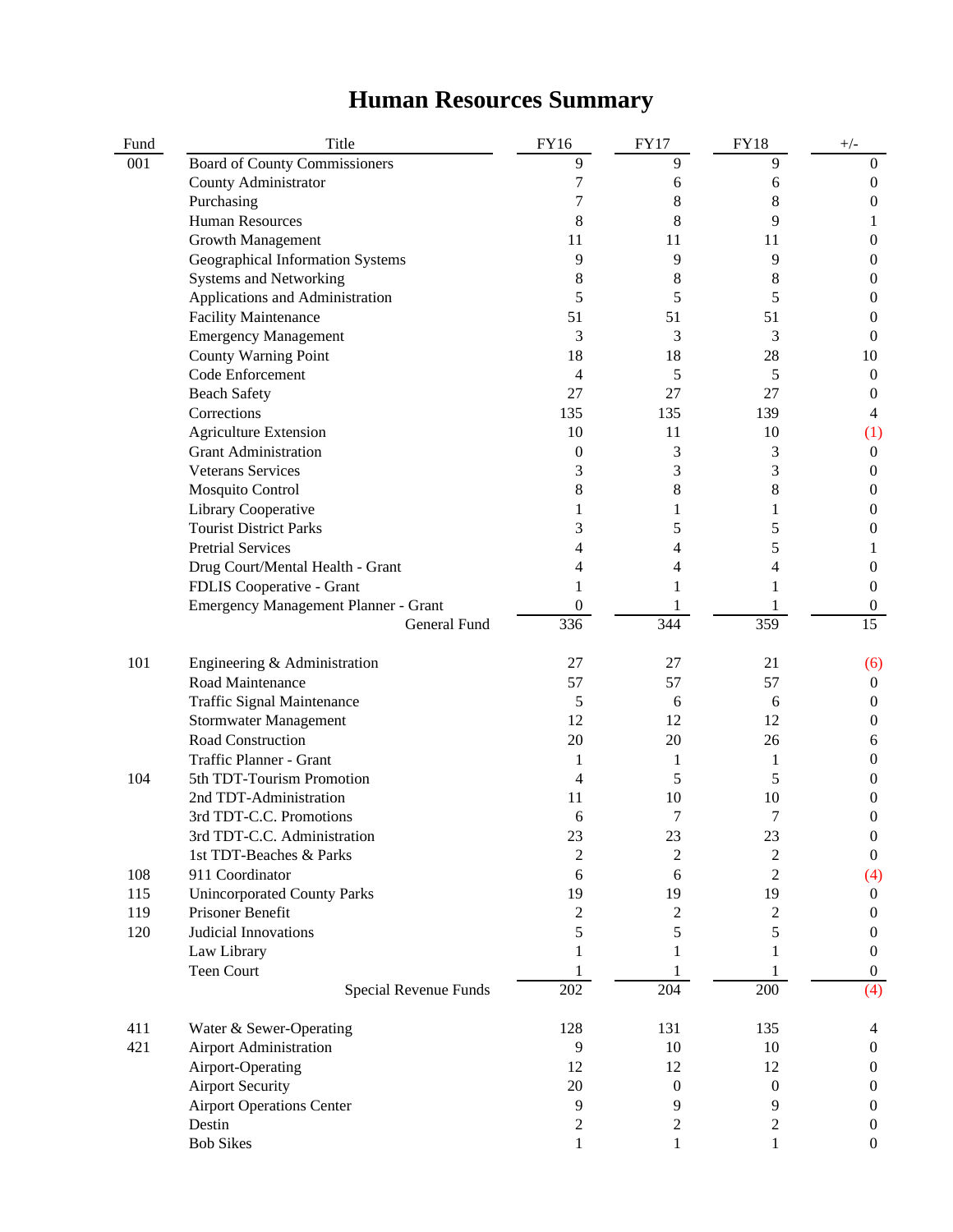# **Human Resources Summary**

| Fund | Title                             | FY16 | <b>FY17</b> | <b>FY18</b> | $+/-$            |
|------|-----------------------------------|------|-------------|-------------|------------------|
| 430  | Solid Waste                       | 14   | 15          | 15          | $\Omega$         |
| 441  | Inspection                        | 12   | 16          | 17          | 1                |
| 450  | <b>Emergency Medical Services</b> | 130  | 130         | 146         | 16               |
|      |                                   | 337  | 326         | 347         | 21               |
| 501  | <b>Risk Management</b>            | 3    | 4           | 4           | $\boldsymbol{0}$ |
| 502  | <b>Fleet Operations</b>           | 21   | 21          | 23          | $\overline{2}$   |
|      | <b>Internal Service Funds</b>     | 24   | 25          | 27          | $\overline{2}$   |
|      | <b>GRAND TOTAL</b>                | 899  | 899         | 933         | 34               |
|      |                                   | FY16 | <b>FY17</b> | <b>FY18</b> |                  |
|      | <b>Elected Officials</b>          | 5    | 5           | 5           | $\Omega$         |
|      | Full-time                         | 801  | 811         | 836         | 25               |
|      | Part-time                         | 11   | 11          | 10          | (1)              |
|      | Relief                            | 82   | 72          | 82          | 10               |
|      | Total                             | 899  | 899         | 933         | 34               |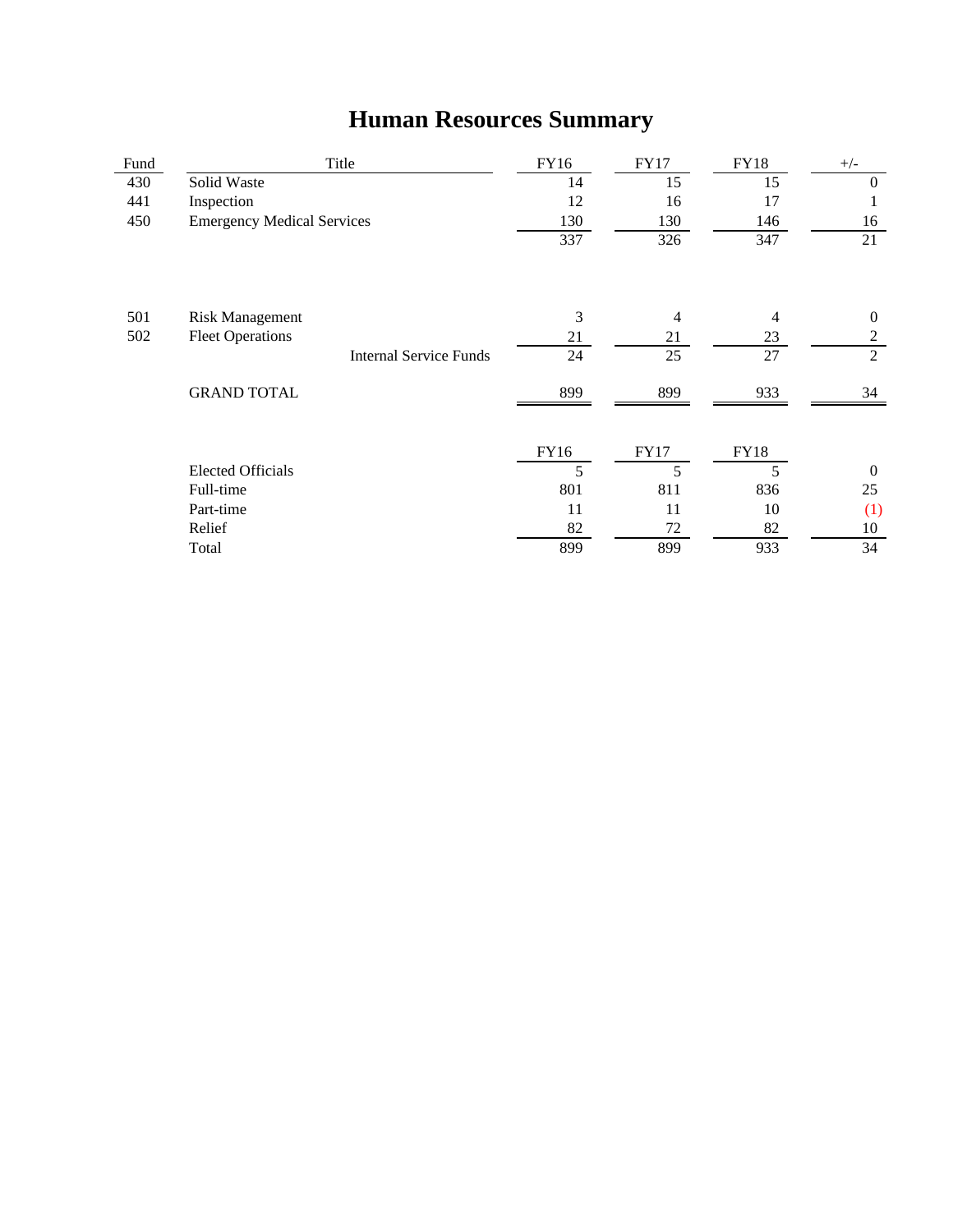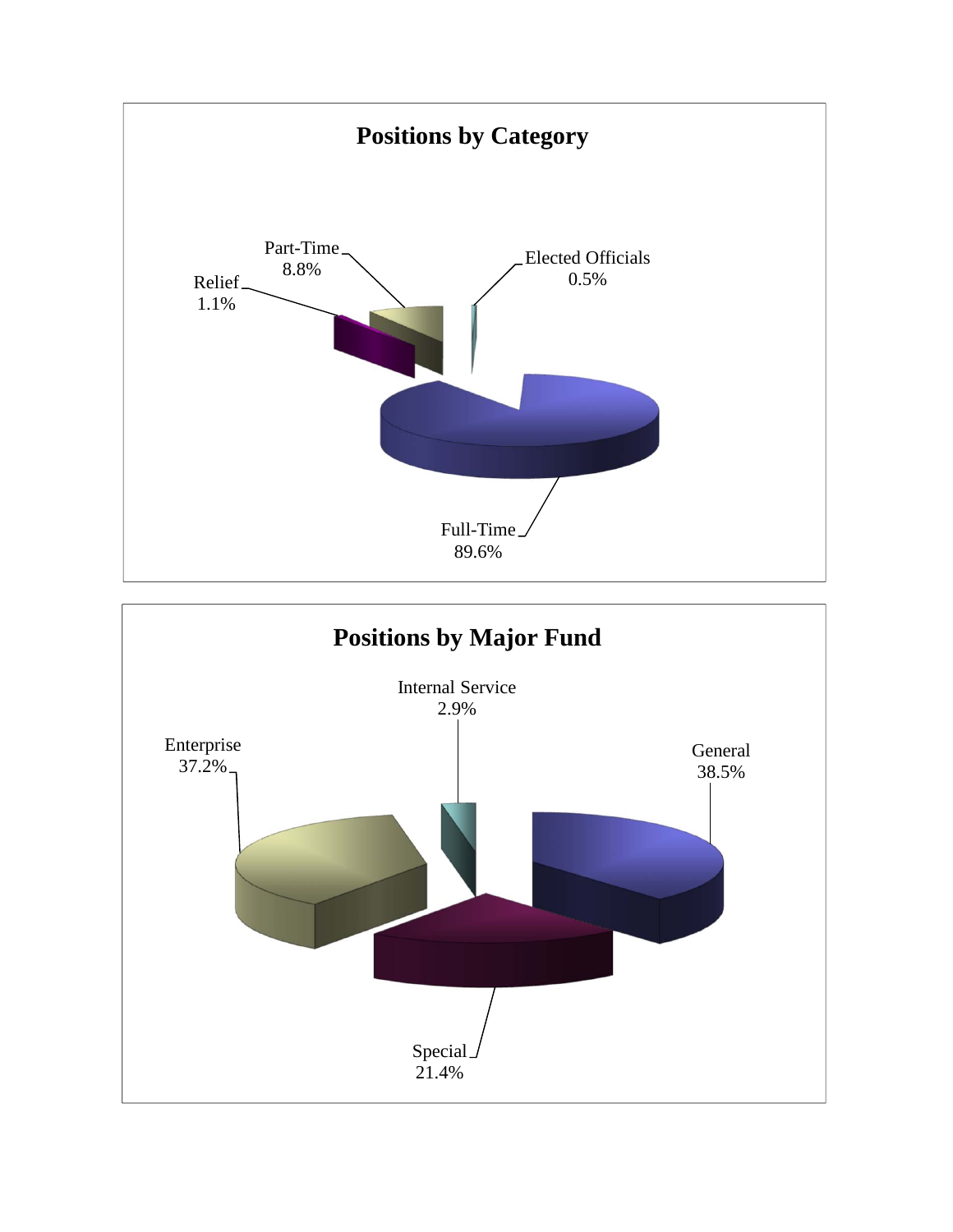### **Summary of Balances Revenues and Expenditures**

|      |                                                  | Approved      | Approved      | Approved      | \$             | $\%$      |
|------|--------------------------------------------------|---------------|---------------|---------------|----------------|-----------|
| Fund | Title                                            | 2016          | 2017          | 2018          | Inc/(Dec)      | Inc/(Dec) |
| 001  | General Fund                                     | \$88,186,335  | \$92,645,850  | \$92,696,312  | \$50,462       | 0.1%      |
| 101  | <b>County Transportation Trust Fund</b>          | \$10,960,718  | \$12,155,948  | \$12,379,977  | \$224,029      | 1.8%      |
| 104  | Tourist Development Fund                         | \$45,459,814  | \$54,774,450  | \$66,884,600  | \$12,110,150   | 22.1%     |
| 105  | <b>Natural Disaster Fund</b>                     | \$0           | \$500,000     | \$300,000     | $(\$200,000)$  | $-40.0%$  |
| 106  | S.H.I.P. Fund                                    | \$312,115     | \$314,766     | \$323,000     | \$8,234        | 2.6%      |
| 108  | E-911 Operations Fund                            | \$1,743,250   | \$1,750,250   | \$1,685,000   | $(\$65,250)$   | $-3.7%$   |
| 109  | Radio Communications Fund                        | \$176,000     | \$121,000     | \$127,000     | \$6,000        | 5.0%      |
| 110  | Law Enforcement Trust Fund                       | \$3,000       | \$38,890      | \$12,000      | $(\$26,890)$   | $-69.1%$  |
| 111  | Police Academy Fund                              | \$38,350      | \$30,400      | \$25,400      | $(\$5,000)$    | $-16.4%$  |
| 112  | County Public Health Fund                        | \$601,661     | \$701,661     | \$601,661     | (\$100,000)    | $-14.3%$  |
| 113  | M.S.B.U. Fund                                    | \$946,583     | \$1,071,236   | \$934,388     | (\$136,848)    | $-12.8%$  |
| 115  | Unincorporated County Parks Fund                 | \$6,139,077   | \$5,993,525   | \$5,837,378   | (\$156, 147)   | $-2.6%$   |
| 119  | Prisoner Benefit Fund                            | \$1,277,600   | \$1,357,000   | \$1,858,500   | \$501,500      | 37.0%     |
| 120  | <b>Additional Court Cost Fund</b>                | \$2,234,150   | \$1,925,313   | \$1,878,049   | $(\$47,264)$   | $-2.5%$   |
| 121  | Drug Abuse Trust Fund                            | \$58,300      | \$60,500      | \$95,600      | \$35,100       | 58.0%     |
| 122  | Domestic Violence Trust Fund                     | \$32,255      | \$39,255      | \$42,455      | \$3,200        | 8.2%      |
| 123  | <b>Traffic Education Fund</b>                    | \$200,750     | \$216,500     | \$232,000     | \$15,500       | 7.2%      |
| 201  | Okaloosa Debt Service Fund                       | \$7,328,441   | \$7,752,469   | \$7,452,308   | $(\$300,161)$  | $-3.9%$   |
| 301  | <b>Capital Outlay Construction Trust Fund</b>    | \$13,814,075  | \$25,895,500  | \$12,997,110  | (\$12,898,390) | $-49.8%$  |
| 302  | Road/Bridge Construction Fund                    | \$14,590,000  | \$13,720,720  | \$13,954,995  | \$234,275      | 1.7%      |
| 411  | Water & Sewer Enterprise Fund                    | \$65,277,202  | \$72,463,541  | \$62,429,429  | (\$10,034,112) | $-13.8%$  |
| 421  | Airport Enterprise Fund                          | \$29,465,471  | \$34,811,706  | \$42,359,324  | \$7,547,618    | 21.7%     |
| 430  | Solid Waste Enterprise Fund                      | \$8,976,000   | \$9,120,000   | \$10,905,000  | \$1,785,000    | 19.6%     |
| 441  | <b>Inspection Enterprise Fund</b>                | \$1,826,503   | \$1,867,200   | \$2,612,000   | \$744,800      | 39.9%     |
| 450  | <b>Emergency Medical Service Enterprise Fund</b> | \$8,688,300   | \$8,767,378   | \$9,054,000   | \$286,622      | 3.3%      |
| 501  | Self Insurance Fund                              | \$17,406,297  | \$15,548,880  | \$18,614,249  | \$3,065,369    | 19.7%     |
| 502  | Garage Services Fund                             | \$5,597,000   | \$5,158,135   | \$5,389,225   | \$231,090      | 4.5%      |
|      | <b>TOTAL</b>                                     | \$331,339,247 | \$368,802,073 | \$371,680,960 | \$2,878,887    | 0.8%      |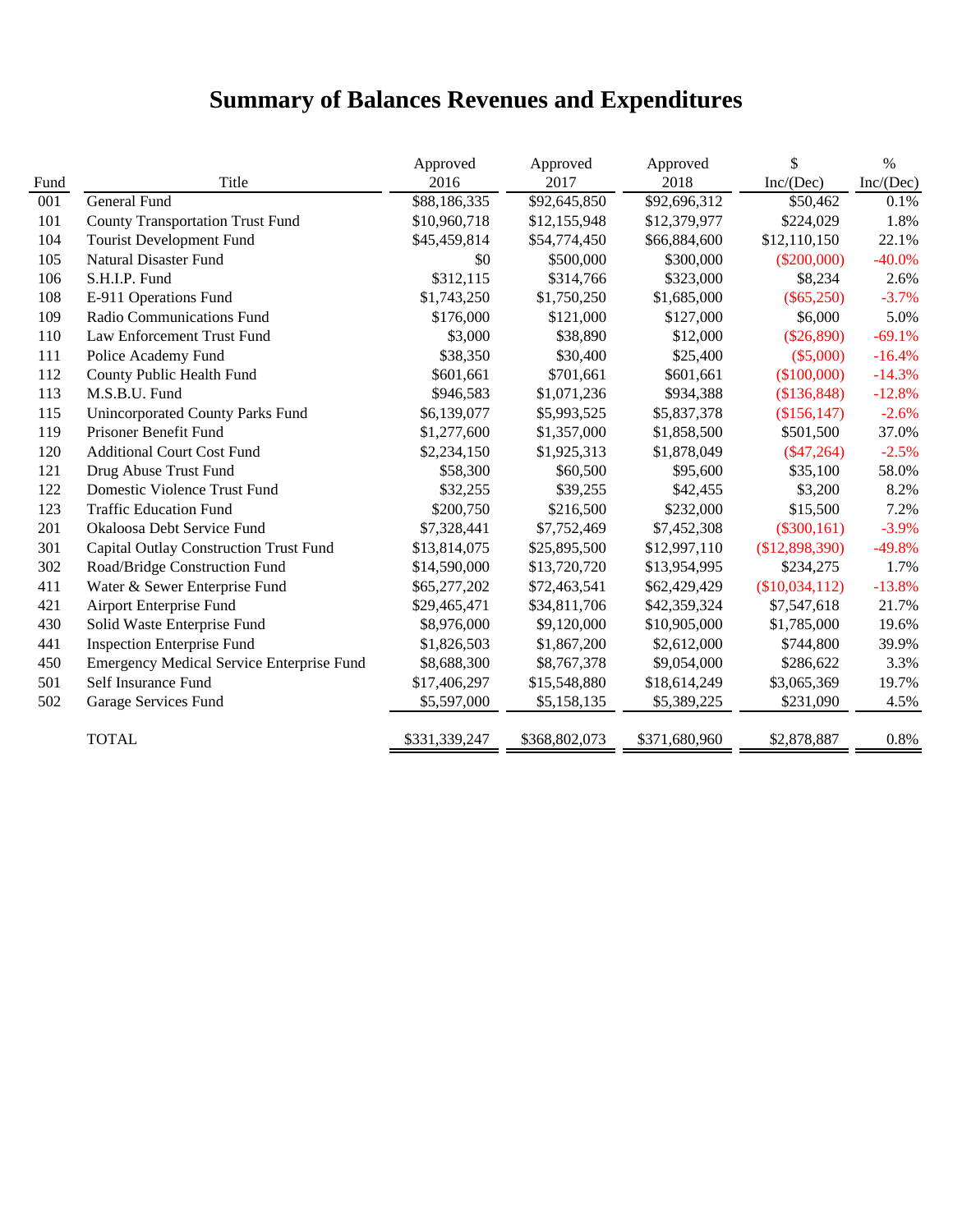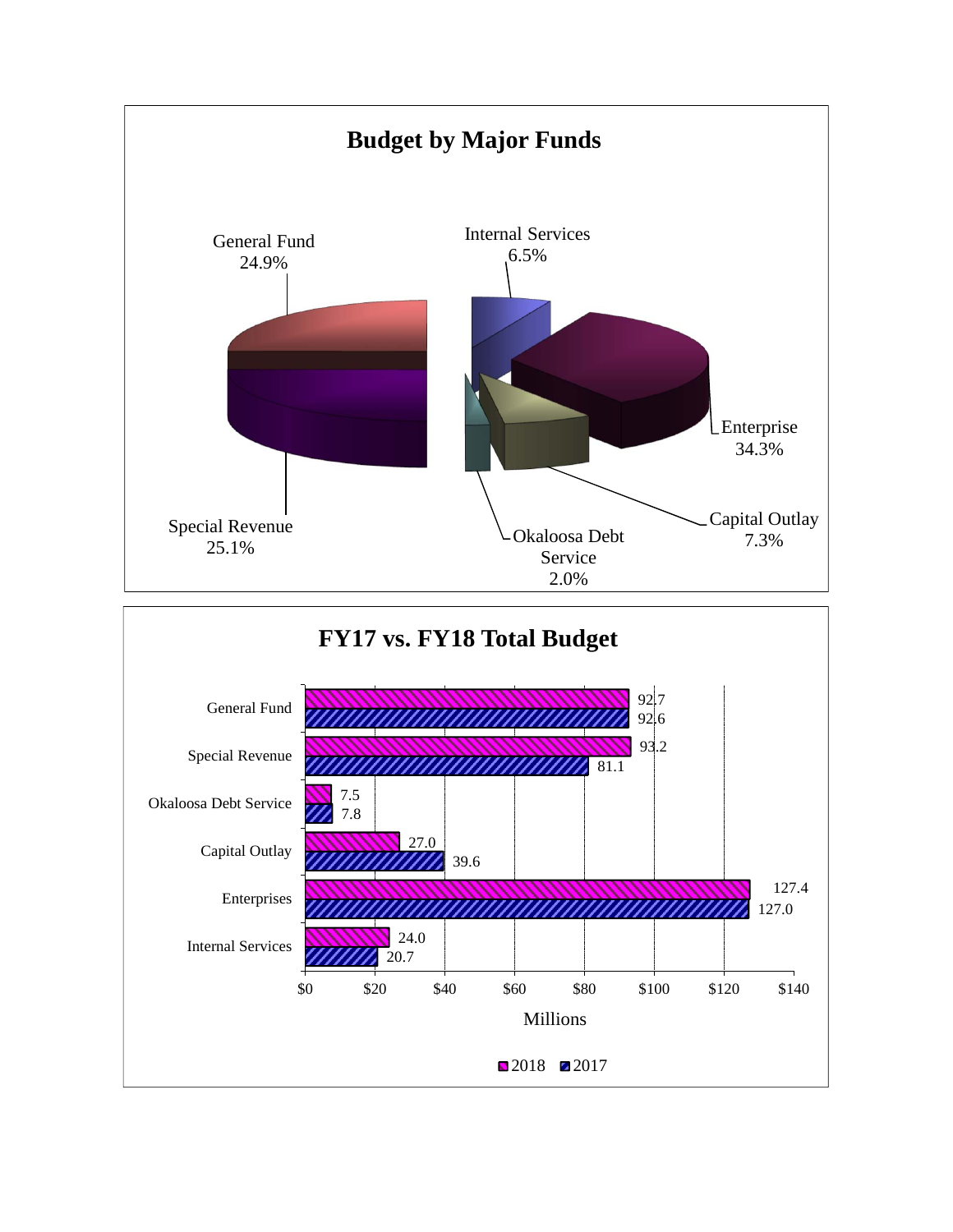# **Revenue Department Budgets**

| Fund | Dept    | Title                                 |              | <b>FY17</b>  | <b>FY18</b>  | $+/-$         | $\%$      |
|------|---------|---------------------------------------|--------------|--------------|--------------|---------------|-----------|
| 001  | 0100R   | General Revenue                       |              | \$85,710,633 | \$84,069,349 | (\$1,641,284) | $-1.9%$   |
|      | 0103R   | Purchasing                            |              | \$45,000     | \$21,300     | $(\$23,700)$  | $-52.7%$  |
|      | 0108R   | Planning                              |              | \$71,000     | \$75,000     | \$4,000       | 5.6%      |
|      | 0111R   | <b>Information Systems</b>            |              | \$260,800    | \$117,320    | (\$143,480)   | $-55.0%$  |
|      | 0112R   | <b>Facilities Maintenance</b>         |              | \$52,000     | \$53,000     | \$1,000       | 1.9%      |
|      | 0122R   | <b>County Warning Point</b>           |              | \$97,500     | \$97,500     | \$0           | 0.0%      |
|      | 0124R   | Code Enforcement                      |              | \$62,200     | \$63,000     | \$800         | 1.3%      |
|      | 0125R   | <b>Beach Safety</b>                   |              | \$587,818    | \$442,000    | (\$145,818)   | $-24.8%$  |
|      | 0126R   | Corrections                           |              | \$622,500    | \$483,100    | $(\$139,400)$ | $-22.4%$  |
|      | 0127R   | Medical Examiner                      |              | \$16,805     | \$16,805     | \$0           | 0.0%      |
|      | 0130R   | <b>Agriculture Extension</b>          |              | \$15,000     | \$0          | (\$15,000)    | $-100.0%$ |
|      |         | 0132R Grant Administration            |              | \$110,250    | \$200,000    | \$89,750      | 81.4%     |
|      | 0170R   | <b>County Parks</b>                   |              | \$60,500     | \$60,500     | \$0           | 0.0%      |
|      |         | 0171R Library Cooperative             |              | \$670,957    | \$690,386    | \$19,429      | 2.9%      |
|      | 0175R   | <b>Tourist District Parks</b>         |              | \$930,676    | \$959,180    | \$28,504      | 3.1%      |
|      | 0183R   | Sheriff                               |              | \$3,021,310  | \$5,035,467  | \$2,014,157   | 66.7%     |
|      | 0610R   | <b>Pretrial Services</b>              |              | \$40,000     | \$40,000     | \$0           | 0.0%      |
|      | 701291R | FDCF MH & DCCM                        |              | \$171,005    | \$170,063    | $(\$942)$     | $-0.6%$   |
|      | 701471R | State Aid Library (12)                |              | \$45,849     | \$47,466     | \$1,617       | 3.5%      |
|      |         | 701700R EOG-DEM E.M.P.A. 17           |              | \$54,047     | \$54,876     | \$829         | 1.5%      |
|      |         |                                       | <b>TOTAL</b> | \$92,645,850 | \$92,696,312 | \$50,462      | 0.1%      |
|      |         |                                       |              |              |              |               |           |
| 101  | 1001R   | Engineering & Administration          |              | \$1,974,460  | \$1,805,192  | (\$169,268)   | $-8.6%$   |
|      | 1002R   | Road Maintenance                      |              | \$4,465,058  | \$4,233,078  | $(\$231,980)$ | $-5.2%$   |
|      | 1003R   | Traffic Signal Maintenance            |              | \$1,066,368  | \$772,003    | $(\$294,365)$ | $-27.6%$  |
|      | 1004R   | <b>Stormwater Management</b>          |              | \$2,848,031  | \$2,992,474  | \$144,443     | 5.1%      |
|      |         | 1005R Road Construction               |              | \$1,707,931  | \$2,482,766  | \$774,835     | 45.4%     |
|      |         | 71901R DOT Traffic Signalization (09) |              | \$94,100     | \$94,464     | \$364         | 0.4%      |
|      |         |                                       | <b>TOTAL</b> | \$12,155,948 | \$12,379,977 | \$224,029     | 1.8%      |
| 104  | 1151R   | 5th TDT                               |              | \$7,101,700  | \$8,036,600  | \$934,900     | 13.2%     |
|      | 1152R   | 2nd TDT                               |              | \$5,369,700  | \$6,104,300  | \$734,600     | 13.7%     |
|      | 1173R   | 3rd TDT                               |              | \$7,458,650  | \$9,143,100  | \$1,684,450   | 22.6%     |
|      | 1175R   | 1st TDT                               |              | \$18,487,300 | \$22,067,900 | \$3,580,600   | 19.4%     |
|      | 1179R   | 4th TDT                               |              | \$16,357,100 | \$21,532,700 | \$5,175,600   | 31.6%     |
|      |         |                                       | TOTAL        | \$54,774,450 | \$66,884,600 | \$12,110,150  | 22.1%     |
| 105  |         | 1200R Natural Disaster                |              | \$500,000    | \$300,000    | $(\$200,000)$ | $-40.0\%$ |
|      |         |                                       | <b>TOTAL</b> | \$500,000    | \$300,000    | $(\$200,000)$ | $-40.0\%$ |
| 106  |         | 1351R E.J.M. Aerospace                |              | \$314,766    | \$323,000    | \$8,234       | 2.6%      |
|      |         |                                       | <b>TOTAL</b> | \$314,766    | \$323,000    | \$8,234       | 2.6%      |
| 108  |         | 1401R 9-1-1 Coordinator               |              | \$1,750,250  | \$1,685,000  | $(\$65,250)$  | $-3.7%$   |
|      |         |                                       | <b>TOTAL</b> | \$1,750,250  | \$1,685,000  | $(\$65,250)$  | $-3.7%$   |
| 109  |         | 1021R Radio Communications Program    |              | \$121,000    | \$127,000    | \$6,000       | 5.0%      |
|      |         |                                       | <b>TOTAL</b> | \$121,000    | \$127,000    | \$6,000       | 5.0%      |
| 110  |         | 1022R Law Enforcement Trust           |              | \$38,890     | \$12,000     | $(\$26,890)$  | $-69.1%$  |
|      |         |                                       | <b>TOTAL</b> | \$38,890     | \$12,000     | $(\$26,890)$  | $-69.1%$  |
| 111  |         | 1023R Policy Academy                  |              | \$30,400     | \$25,400     | $(\$5,000)$   | $-16.4%$  |
|      |         |                                       | <b>TOTAL</b> | \$30,400     | \$25,400     | $(\$5,000)$   | $-16.4%$  |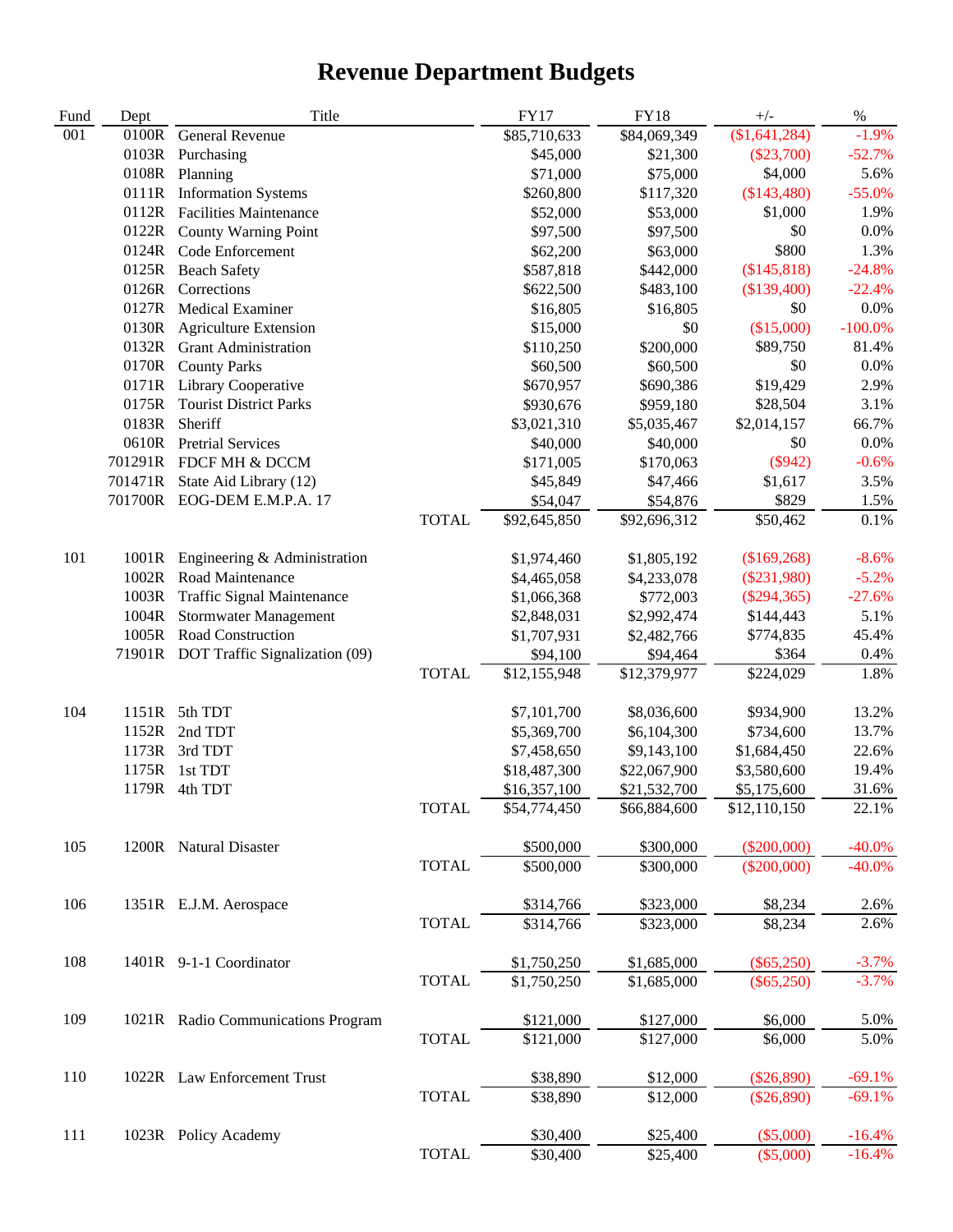# **Revenue Department Budgets**

| Fund | Dept  | Title                                     |              | <b>FY17</b>  | <b>FY18</b>  | $+/-$          | $\%$      |
|------|-------|-------------------------------------------|--------------|--------------|--------------|----------------|-----------|
| 112  | 1550R | <b>County Health Department</b>           |              | \$701,661    | \$601,661    | (\$100,000)    | $-14.3%$  |
|      |       |                                           | <b>TOTAL</b> | \$701,661    | \$601,661    | (\$100,000)    | $-14.3%$  |
| 113  | 1600R | <b>Unified MSBU</b>                       |              | \$503,774    | \$483,018    | $(\$20,756)$   | $-4.1%$   |
|      | 1694R | Pines & Triple Lakes MSBU                 |              | \$12,150     | \$28,105     | \$15,955       | 131.3%    |
|      | 1695R | <b>Bluewater Bay MSTU</b>                 |              | \$441,360    | \$341,595    | $(\$99,765)$   | $-22.6%$  |
|      | 1697R | Lake Pippin MSTU                          |              | \$113,952    | \$81,670     | $(\$32,282)$   | $-28.3%$  |
|      |       |                                           | <b>TOTAL</b> | \$1,071,236  | \$934,388    | (\$136,848)    | $-12.8%$  |
| 115  | 1750R | <b>Unincorporated County Parks</b>        |              | \$5,993,525  | \$5,837,378  | (\$156, 147)   | $-2.6%$   |
|      |       |                                           | <b>TOTAL</b> | \$5,993,525  | \$5,837,378  | (\$156, 147)   | $-2.6%$   |
| 119  |       | 1024R Prisoner Benefit                    |              | \$1,357,000  | \$1,858,500  | \$501,500      | 37.0%     |
|      |       |                                           | <b>TOTAL</b> | \$1,357,000  | \$1,858,500  | \$501,500      | 37.0%     |
| 120  | 1025R | Judicial Innovations                      |              | \$527,375    | \$454,500    | $(\$72,875)$   | $-13.8%$  |
|      | 1026R | Legal Aid                                 |              | \$85,000     | \$85,000     | \$0            | 0.0%      |
|      | 1027R | Law Library                               |              | \$100,745    | \$101,200    | \$455          | 0.5%      |
|      | 1028R | Teen Court                                |              | \$170,980    | \$170,000    | (\$980)        | $-0.6%$   |
|      | 1029R | <b>Court Facilities</b>                   |              | \$550,000    | \$500,000    | $(\$50,000)$   | $-9.1%$   |
|      |       | 1035R Court Information - IT (50)         |              | \$181,747    | \$200,000    | \$18,253       | 10.0%     |
|      |       | 1036R Public Defender - IT (20)           |              | \$103,425    | \$127,324    | \$23,899       | 23.1%     |
|      |       | 1037R State Attorney - IT (30)            |              | \$206,041    | \$240,025    | \$33,984       | 16.5%     |
|      |       |                                           | <b>TOTAL</b> | \$1,925,313  | \$1,878,049  | $(\$47,264)$   | $-2.5%$   |
| 121  |       | 1031R Drug Abuse Trust                    |              | \$60,500     | \$95,600     | \$35,100       | 58.0%     |
|      |       |                                           | <b>TOTAL</b> | \$60,500     | \$95,600     | \$35,100       | 58.0%     |
| 122  |       | 1032R Family Mediation                    |              | \$5,255      | \$5,255      | \$0            | 0.0%      |
|      |       | 1033R Domestic Violence Trust             |              | \$34,000     | \$37,200     | \$3,200        | 9.4%      |
|      |       |                                           | <b>TOTAL</b> | \$39,255     | \$42,455     | \$3,200        | 8.2%      |
| 123  | 1034R | <b>Traffic Education</b>                  |              | \$216,500    | \$232,000    | \$15,500       | 7.2%      |
|      |       |                                           | <b>TOTAL</b> | \$216,500    | \$232,000    | \$15,500       | 7.2%      |
| 201  |       | 2100R Okaloosa Debt Service               |              | \$2,818,335  | \$2,246,779  | $(\$571,556)$  | $-20.3%$  |
|      |       | 2105R Courthouse Annex Extension          |              | \$2,031,075  | \$2,021,969  | $(\$9,106)$    | $-0.4%$   |
|      |       | 2107R West Destin Beach Note              |              | \$669,821    | \$669,660    | (\$161)        | 0.0%      |
|      |       | 2109R Revenue Bond Series 2014            |              | \$1,770,775  | \$1,763,775  | $(\$7,000)$    | $-0.4%$   |
|      |       | 2110R Series 2016 Bonds                   |              | \$462,463    | \$750,125    | \$287,662      | 62.2%     |
|      |       |                                           | <b>TOTAL</b> | \$7,752,469  | \$7,452,308  | $(\$300,161)$  | $-3.9%$   |
| 301  | 3100R | <b>Capital Outlay Construction</b>        |              | \$1,769,000  | \$877,110    | $(\$891,890)$  | $-50.4%$  |
|      | 3160R | Judicial                                  |              | \$23,500,000 | \$11,500,000 | (\$12,000,000) | $-51.1%$  |
|      | 3175R | <b>Capital Outlay Parks</b>               |              | \$6,500      | \$0          | $(\$6,500)$    | $-100.0%$ |
|      |       | 3179R Florida Boating Improvement Program |              | \$620,000    | \$620,000    | \$0            | 0.0%      |
|      |       |                                           | <b>TOTAL</b> | \$25,895,500 | \$12,997,110 | (\$12,898,390) | $-49.8%$  |
| 302  | 3201R | Road/Bridge CGT                           |              | \$9,200,000  | \$8,775,000  | $(\$425,000)$  | $-4.6%$   |
|      | 3202R | Road/Bridge 1 LOGT                        |              | \$3,325,000  | \$3,200,000  | (\$125,000)    | $-3.8%$   |
|      | 3204R | R/B Resurfacing                           |              | \$500,000    | \$500,000    | \$0            | 0.0%      |
|      | 3205R | R/B Special Projects                      |              | \$0          | \$29,995     | \$29,995       | NA        |
|      |       | 3206R PJ Adams TIF                        |              | \$695,720    | \$1,450,000  | \$754,280      | 108.4%    |
|      |       |                                           | <b>TOTAL</b> | \$13,720,720 | \$13,954,995 | \$234,275      | 1.7%      |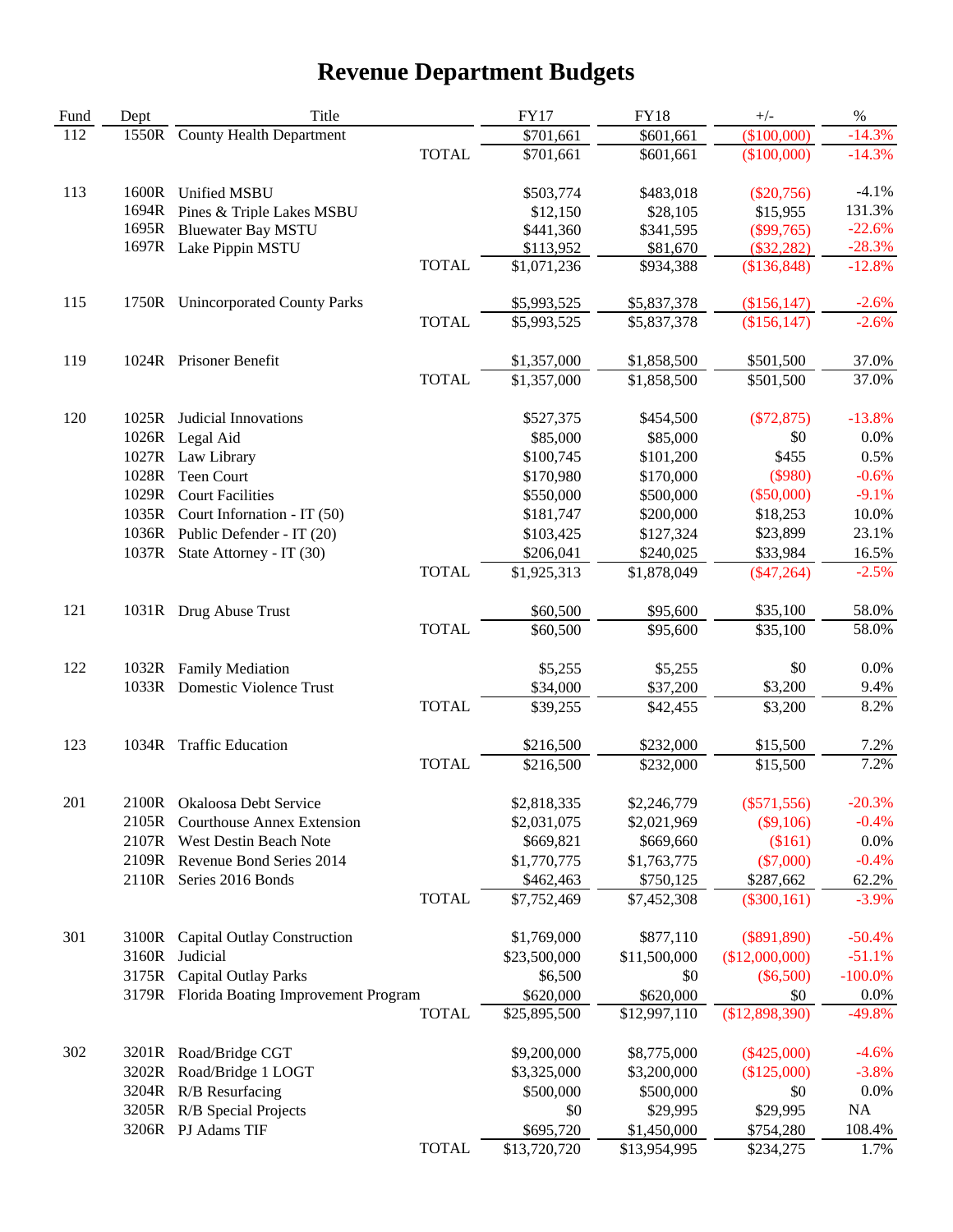# **Revenue Department Budgets**

| Fund | Dept         | Title                              |              | <b>FY17</b>   | <b>FY18</b>   | $+/-$           | $\%$       |
|------|--------------|------------------------------------|--------------|---------------|---------------|-----------------|------------|
| 411  | 4100R        | Water & Sewer                      |              | \$66,963,541  | \$62,429,429  | $(\$4,534,112)$ | $-6.8%$    |
|      | 4150R        | Water & Sewer 2012 Loan            |              | \$5,500,000   | \$0           | $(\$5,500,000)$ | $-100.0\%$ |
|      |              |                                    | <b>TOTAL</b> | \$72,463,541  | \$62,429,429  | (\$10,034,112)  | $-13.8%$   |
| 421  | 4200R        | <b>Airport Revenue</b>             |              | \$7,335,000   | \$10,830,000  | \$3,495,000     | 47.6%      |
|      | 4201R        | Northwest Florida Regional Airport |              | \$8,438,994   | \$9,790,410   | \$1,351,416     | 16.0%      |
|      | 4210R        | Destin Airport                     |              | \$749,472     | \$737,000     | \$12,472        | $-1.7%$    |
|      | 4220R        | <b>Bob Sikes Airport</b>           |              | \$508,240     | \$523,914     | \$15,674        | 3.1%       |
|      | 4255R P.F.C. |                                    |              | \$11,770,000  | \$13,955,000  | \$2,185,000     | 18.6%      |
|      |              | 4256R C.F.C.                       |              | \$6,010,000   | \$6,523,000   | \$513,000       | 8.5%       |
|      |              |                                    | <b>TOTAL</b> | \$34,811,706  | \$42,359,324  | \$7,547,618     | 21.7%      |
| 430  | 4300R        | Solid Waste                        |              | \$9,120,000   | \$10,905,000  | \$1,785,000     | 19.6%      |
|      |              |                                    | <b>TOTAL</b> | \$9,120,000   | \$10,905,000  | \$1,785,000     | 19.6%      |
| 441  | 4400R        | Inspections                        |              | \$1,867,200   | \$2,612,000   | \$744,800       | 39.9%      |
|      |              |                                    | <b>TOTAL</b> | \$1,867,200   | \$2,612,000   | \$744,800       | 39.9%      |
| 450  |              | 4500R Emergency Medical Service    |              | \$8,767,378   | \$9,054,000   | \$286,622       | 3.3%       |
|      |              |                                    | <b>TOTAL</b> | \$8,767,378   | \$9,054,000   | \$286,622       | 3.3%       |
| 501  | 5100R        | Self Insurance                     |              | \$15,548,880  | \$18,525,749  | \$2,976,869     | 19.1%      |
|      | 5103R        | HEALTH PROGRAMS REVENUE            |              | \$0           | \$88,500      | \$88,500        | NA         |
|      |              |                                    | <b>TOTAL</b> | \$15,548,880  | \$18,614,249  | \$3,065,369     | 19.7%      |
| 502  | 5200R        | <b>Garage Services</b>             |              | \$5,158,135   | \$5,320,510   | \$162,375       | 3.1%       |
|      | 751841R      | FTA EXPENDITURES<br>(0)            |              | \$0           | \$68,715      | \$68,715        | <b>NA</b>  |
|      |              |                                    | <b>TOTAL</b> | \$5,158,135   | \$5,389,225   | \$231,090       | 4.5%       |
|      |              |                                    |              |               |               |                 |            |
|      |              | <b>GRAND TOTAL</b>                 |              | \$368,802,073 | \$371,680,960 | \$2,878,887     | 0.8%       |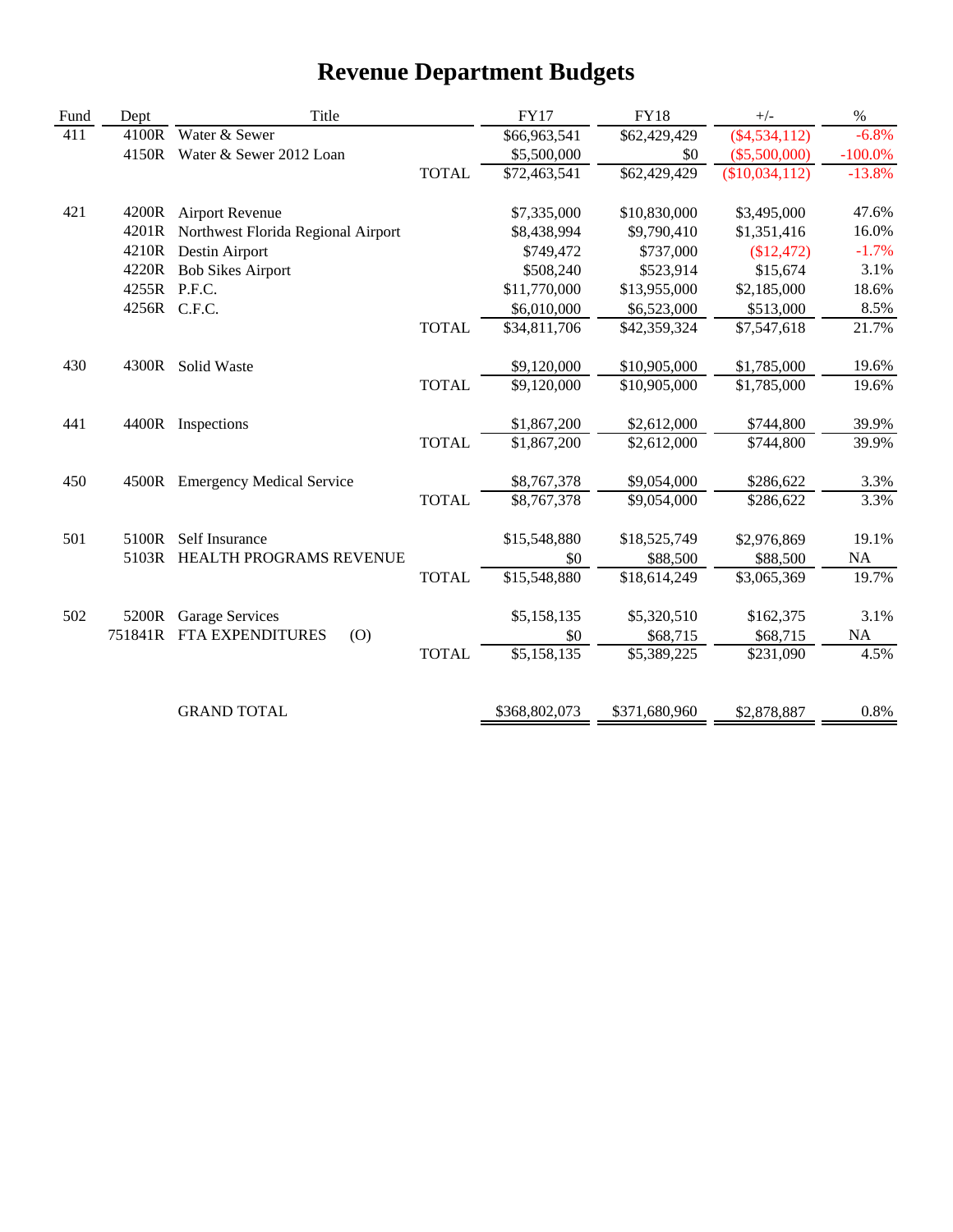| Fund | Dept   | Title                                      | <b>FY17</b>  | <b>FY18</b>  | $+/-$           | $\%$     |
|------|--------|--------------------------------------------|--------------|--------------|-----------------|----------|
| 001  | 0101   | <b>Board of County Commissioners</b>       | \$834,131    | \$819,590    | (\$14,541)      | $-1.7%$  |
|      | 0102   | County Administrator                       | \$649,856    | \$654,735    | \$4,879         | 0.8%     |
|      | 0103   | Purchasing                                 | \$654,113    | \$561,554    | $(\$92,559)$    | $-14.2%$ |
|      | 0104   | <b>Human Resources</b>                     | \$667,191    | \$645,305    | (\$21,886)      | $-3.3%$  |
|      | 0107   | Legal Services                             | \$335,500    | \$450,000    | \$114,500       | 34.1%    |
|      | 0108   | Planning                                   | \$728,004    | \$720,740    | $(\$7,264)$     | $-1.0%$  |
|      | 0109   | General Services-Planning                  | \$11,708     | \$11,708     | \$0             | 0.0%     |
|      | 01112  | Geographical Info rmationSystems           | \$814,689    | \$769,976    | $(\$44,713)$    | $-5.5%$  |
|      | 01113  | Systems & Networking                       | \$1,054,989  | \$1,099,601  | \$44,612        | 4.2%     |
|      | 01114  | Applications & Admininistration            | \$532,367    | \$606,173    | \$73,806        | 13.9%    |
|      | 01115  | Telecommunications                         | \$246,200    | \$102,700    | (\$143,500)     | $-58.3%$ |
|      |        | 0112 Facilities Maintenance                | \$3,519,039  | \$3,522,823  | \$3,784         | 0.1%     |
|      | 0114   | <b>General Services-Other</b>              | \$2,941,094  | \$2,957,159  | \$16,065        | 0.5%     |
|      | 0115   | <b>Property Appraiser Operating</b>        | \$75,000     | \$75,000     | \$0             | 0.0%     |
|      | 0116   | <b>Tax Collector Operating</b>             | \$3,569,975  | \$3,576,039  | \$6,064         | 0.2%     |
|      | 0120   | General Services-Fire Control              | \$39,505     | \$39,505     | \$0             | 0.0%     |
|      | 0121   | <b>Emergency Management</b>                | \$335,496    | \$348,750    | \$13,254        | 4.0%     |
|      | 0122   | <b>County Warning Point</b>                | \$1,004,131  | \$1,019,050  | \$14,919        | 1.5%     |
|      | 0124   | Code Enforcement                           | \$245,722    | \$247,709    | \$1,987         | 0.8%     |
|      | 0125   | <b>Beach Safety</b>                        | \$587,818    | \$442,000    | (\$145,818)     | $-24.8%$ |
|      | 0126   | Corrections                                | \$14,060,790 | \$14,440,818 | \$380,028       | 2.7%     |
|      |        | 0127 Medical Examiner                      | \$588,989    | \$578,236    | $(\$10,753)$    | $-1.8%$  |
|      | 0130   | <b>Agriculture Extension</b>               | \$342,212    | \$327,575    | (\$14,637)      | $-4.3%$  |
|      | 0131   | General Services-Conservation              | \$45,215     | \$45,215     | \$0             | 0.0%     |
|      | 0132   | <b>Grant Administration</b>                | \$143,480    | \$296,902    | \$153,422       | 106.9%   |
|      |        | 0141 Community Transit                     | \$93,456     | \$103,398    | \$9,942         | 10.6%    |
|      |        | 0150 General Services-Industry Development | \$1,871,568  | \$2,359,570  | \$488,002       | 26.1%    |
|      |        | 0151 Veterans Service                      | \$179,188    | \$180,322    | \$1,134         | 0.6%     |
|      | 0160   | <b>Mosquito Control</b>                    | \$678,017    | \$701,757    | \$23,740        | 3.5%     |
|      | 0161   | Public Health                              | \$492,000    | \$492,000    | \$0             | 0.0%     |
|      | 0162   | Mental Health                              | \$460,383    | \$440,383    | $(\$20,000)$    | $-4.3%$  |
|      | 0163   | Human Services                             | \$2,333,220  | \$2,371,117  | \$37,897        | 1.6%     |
|      | 0170   | <b>County Parks</b>                        | \$182,484    | \$183,129    | \$645           | 0.4%     |
|      | 0171   | Library Cooperative                        | \$670,957    | \$674,816    | \$3,859         | 0.6%     |
|      | 0175   | <b>Tourist District Parks</b>              | \$930,676    | \$946,728    | \$16,052        | 1.7%     |
|      | 0180   | Clerk to the Board of County Commissioners | \$1,594,630  | \$1,502,413  | $(\$92,217)$    | $-5.8\%$ |
|      | 0181   | Property Appraiser                         | \$3,640,425  | \$3,670,490  | \$30,065        | 0.8%     |
|      | 0183   | Sheriff                                    | \$36,211,982 | \$38,354,268 | \$2,142,286     | 5.9%     |
|      | 0184   | Supervisor of Elections                    | \$1,769,871  | \$1,704,934  | $(\$64,937)$    | $-3.7%$  |
|      | 0198   | <b>Interfund Transfer</b>                  | \$0          | \$120,025    | \$120,025       | $\rm NA$ |
|      | 0199   | Reserves/Miscellaneous                     | \$6,786,767  | \$3,753,078  | $(\$3,033,689)$ | $-44.7%$ |
|      | 0601   | <b>State Attorney Office</b>               | \$88,510     | \$88,510     | \$0             | 0.0%     |
|      | 0602   | Public Defender Office                     | \$900        | \$900        | \$0             | 0.0%     |
|      | 0603   | <b>Court Administration</b>                | \$12,280     | \$20,280     | \$8,000         | 65.1%    |
|      | 0604   | Administration-Circuit Court               | \$2,200      | \$2,400      | \$200           | 9.1%     |
|      | 0610   | Pretrial Services Program                  | \$348,221    | \$400,813    | \$52,592        | 15.1%    |
|      | 701291 | FDCF MH & DCCM                             | \$171,005    | \$166,672    | $(\$4,333)$     | $-2.5%$  |
|      | 701471 | State Aid Library                          | \$45,849     | \$46,018     | \$169           | 0.4%     |
|      | 701700 | EOG-DEM E.M.P.A.                           | \$54,047     | \$53,428     | $(\$619)$       | $-1.1%$  |
|      |        | <b>TOTAL</b>                               | \$92,645,850 | \$92,696,312 | \$50,462        | 0.1%     |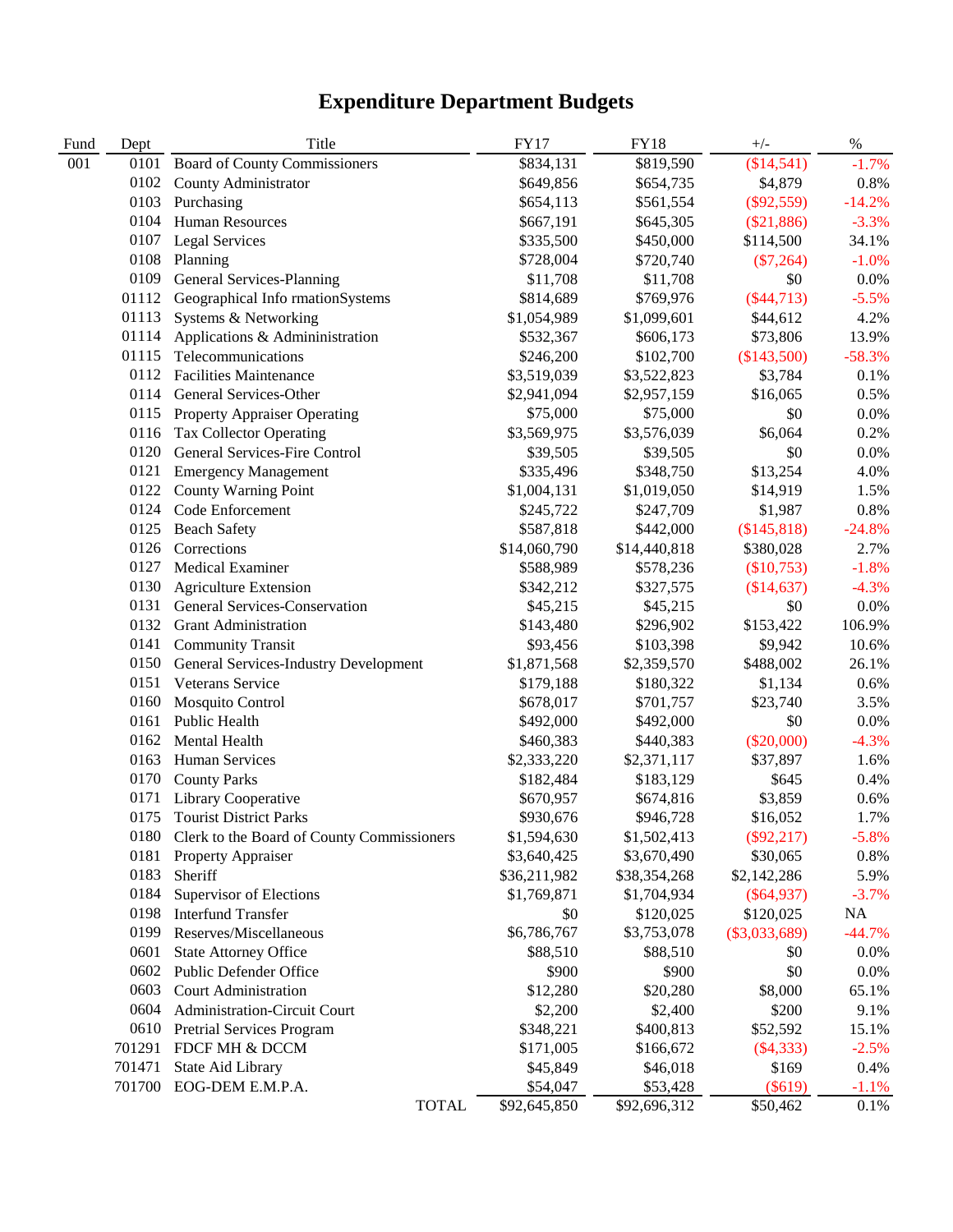| Fund | Dept | Title                                    |              | <b>FY17</b>  | <b>FY18</b>  | $+/-$         | $\%$      |
|------|------|------------------------------------------|--------------|--------------|--------------|---------------|-----------|
| 101  | 1001 | Engineering & Administration             |              | \$1,974,460  | \$1,805,192  | (\$169,268)   | $-8.6%$   |
|      | 1002 | Road Maintenance                         |              | \$4,465,058  | \$4,233,078  | $(\$231,980)$ | $-5.2%$   |
|      | 1003 | <b>Traffic Signal Maintenance</b>        |              | \$1,066,368  | \$772,003    | $(\$294,365)$ | $-27.6%$  |
|      | 1004 | <b>Stormwater Management</b>             |              | \$2,848,031  | \$2,992,474  | \$144,443     | 5.1%      |
|      | 1005 | Road Construction                        |              | \$1,707,931  | \$2,482,766  | \$774,835     | 45.4%     |
|      |      | 71901 FDOT Traffic Signals (09)          |              | \$94,100     | \$94,464     | \$364         | 0.4%      |
|      |      |                                          | <b>TOTAL</b> | \$12,155,948 | \$12,379,977 | \$224,029     | 1.8%      |
| 104  | 1151 | 5th TDT - Tourism Promotion              |              | \$7,101,700  | \$8,036,600  | \$934,900     | 13.2%     |
|      | 1152 | 2nd TDT - Administration                 |              | \$5,369,700  | \$6,104,300  | \$734,600     | 13.7%     |
|      | 1172 | 3rd TDT - Promotions                     |              | \$3,061,105  | \$4,843,189  | \$1,782,084   | 58.2%     |
|      | 1173 | 3rd TDT - O&M                            |              | \$4,397,545  | \$4,299,911  | $(\$97,634)$  | $-2.2%$   |
|      | 1175 | 1st TDT - Beaches & Parks                |              | \$18,487,300 | \$22,067,900 | \$3,580,600   | 19.4%     |
|      | 1179 | 4th TDT - C.C. Capital                   |              | \$16,357,100 | \$21,532,700 | \$5,175,600   | 31.6%     |
|      |      |                                          | <b>TOTAL</b> | \$54,774,450 | \$66,884,600 | \$12,110,150  | 22.1%     |
| 105  | 1298 | <b>Interfund Transfer</b>                |              | \$500,000    | \$300,000    | $(\$200,000)$ | $-40.0\%$ |
|      |      |                                          | <b>TOTAL</b> | \$500,000    | \$300,000    | $(\$200,000)$ | $-40.0\%$ |
| 106  |      | 1351 E.J.M. Aerospace                    |              | \$314,766    | \$323,000    | \$8,234       | 2.6%      |
|      |      |                                          | <b>TOTAL</b> | \$314,766    | \$323,000    | \$8,234       | 2.6%      |
| 108  | 1401 | 9-1-1 Coordinator                        |              | \$1,750,250  | \$1,685,000  | $(\$65,250)$  | $-3.7%$   |
|      |      |                                          | <b>TOTAL</b> | \$1,750,250  | \$1,685,000  | $(\$65,250)$  | $-3.7%$   |
| 109  | 1021 | Radio Communications Program             |              | \$121,000    | \$127,000    | \$6,000       | 5.0%      |
|      |      |                                          | <b>TOTAL</b> | \$121,000    | \$127,000    | \$6,000       | 5.0%      |
| 110  |      | 1022 Law Enforcement Trust               |              | \$38,890     | \$12,000     | $(\$26,890)$  | $-69.1%$  |
|      |      |                                          | <b>TOTAL</b> | \$38,890     | \$12,000     | $(\$26,890)$  | $-69.1%$  |
| 111  |      | 1023 Policy Academy                      |              | \$30,400     | \$25,400     | $(\$5,000)$   | $-16.4%$  |
|      |      |                                          | <b>TOTAL</b> | \$30,400     | \$25,400     | $(\$5,000)$   | $-16.4%$  |
| 112  |      | 1550 County Health Department            |              | \$701,661    | \$601,661    | (\$100,000)   | $-14.3%$  |
|      |      |                                          | TOTAL        | \$701,661    | \$601,661    | (\$100,000)   | $-14.3%$  |
| 113  | 1601 | Unified MSBU                             |              | \$503,774    | \$366,926    | (\$136,848)   | $-27.2%$  |
|      | 1694 | Pines & Triple Lakes MSBU                |              | \$12,150     | \$12,150     | \$0           | 0.0%      |
|      | 1695 | <b>Bluewater Bay MSTU</b>                |              | \$441,360    | \$441,360    | \$0           | 0.0%      |
|      | 1697 | Lake Pippin MSTU                         |              | \$113,952    | \$113,952    | \$0           | 0.0%      |
|      |      |                                          | <b>TOTAL</b> | \$1,071,236  | \$934,388    | (\$136,848)   | $-12.8%$  |
| 115  | 1750 | <b>County Parks-Unincorporated Areas</b> |              | \$1,182,171  | \$1,329,317  | \$147,146     | 12.4%     |
|      | 1755 | <b>Capital Projects</b>                  |              | \$1,759,859  | \$1,429,682  | $(\$330,177)$ | $-18.8%$  |
|      | 1798 | <b>Interfund Transfer</b>                |              | \$1,293,462  | \$1,336,240  | \$42,778      | 3.3%      |
|      | 1799 | Reserves/Miscellaneous                   |              | \$1,758,033  | \$1,742,139  | (\$15,894)    | $-0.9\%$  |
|      |      |                                          | <b>TOTAL</b> | \$5,993,525  | \$5,837,378  | (\$156, 147)  | $-2.6%$   |
| 119  |      | 1024 Prisoner Benefit                    |              | \$1,357,000  | \$1,858,500  | \$501,500     | 37.0%     |
|      |      |                                          | <b>TOTAL</b> | \$1,357,000  | \$1,858,500  | \$501,500     | 37.0%     |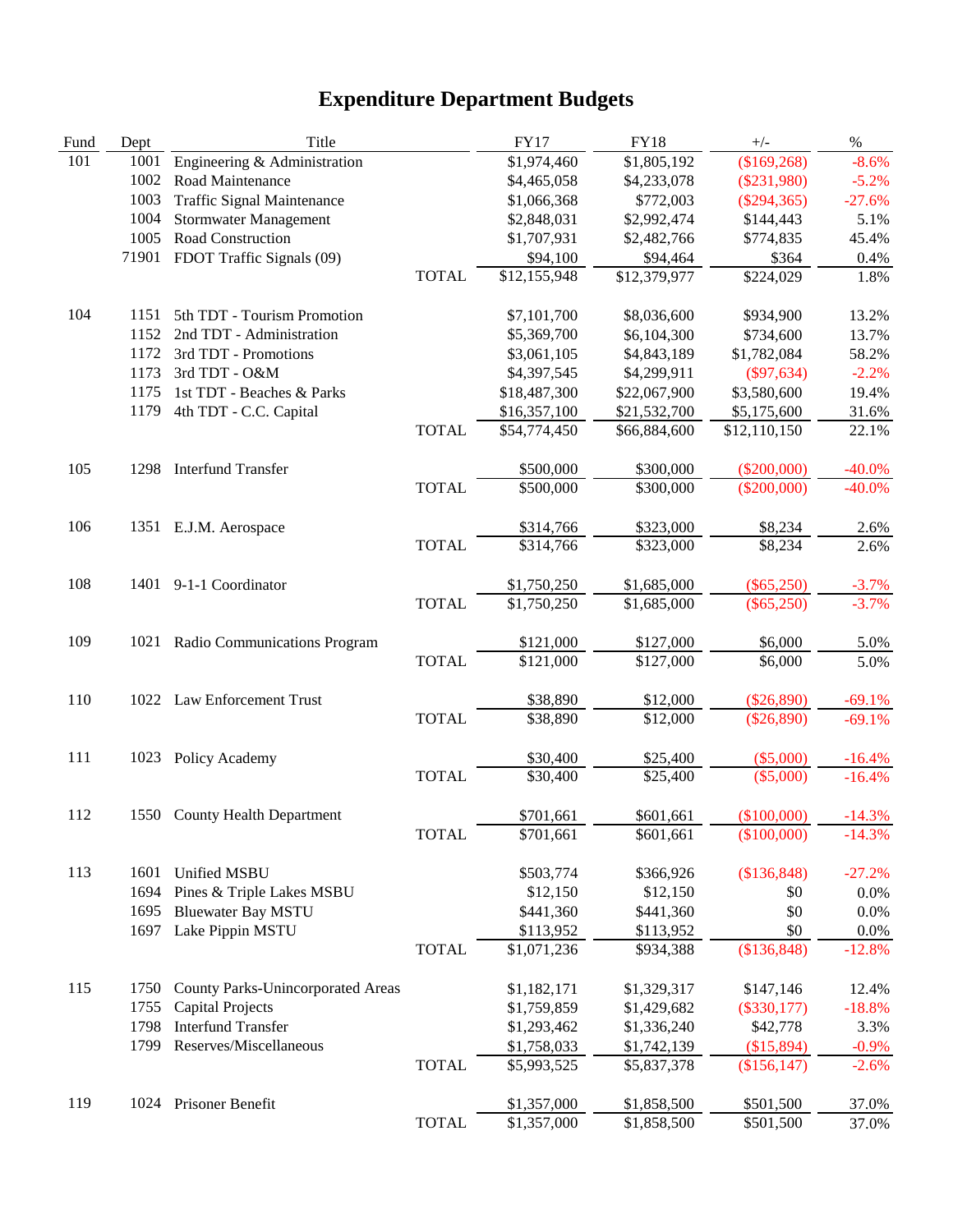| Fund | Dept | Title                                      | <b>FY17</b>  | <b>FY18</b>  | $+/-$           | $\%$       |
|------|------|--------------------------------------------|--------------|--------------|-----------------|------------|
| 120  | 1025 | Judicial Innovations                       | \$527,375    | \$454,500    | $(\$72,875)$    | $-13.8%$   |
|      | 1026 | Legal Aid                                  | \$85,000     | \$85,000     | \$0             | 0.0%       |
|      | 1027 | Law Library                                | \$100,745    | \$101,200    | \$455           | 0.5%       |
|      | 1028 | <b>Teen Court</b>                          | \$170,980    | \$170,000    | (\$980)         | $-0.6%$    |
|      | 1030 | <b>Court Facilities</b>                    | \$550,000    | \$500,000    | $(\$50,000)$    | $-9.1%$    |
|      | 1035 | <b>Court Administration-IT</b>             | \$181,747    | \$200,000    | \$18,253        | 10.0%      |
|      | 1036 | Public Defendet - IT                       | \$103,425    | \$127,324    | \$23,899        | 23.1%      |
|      | 1037 | State Attorney - AT                        | \$206,041    | \$240,025    | \$33,984        | 16.5%      |
|      |      | <b>TOTAL</b>                               | \$1,925,313  | \$1,878,049  | $(\$47,264)$    | $-2.5%$    |
| 121  |      | 1031 Drug Abuse Trust                      | \$60,500     | \$95,600     | \$35,100        | 58.0%      |
|      |      | <b>TOTAL</b>                               | \$60,500     | \$95,600     | \$35,100        | 58.0%      |
| 122  |      | 1032 Family Mediation                      | \$5,255      | \$5,255      | \$0             | 0.0%       |
|      |      | 1033 Domestic Violence Trust               | \$34,000     | \$37,200     | \$3,200         | 9.4%       |
|      |      | <b>TOTAL</b>                               | \$39,255     | \$42,455     | \$3,200         | 8.2%       |
| 123  | 1034 | <b>Traffic Education</b>                   | \$216,500    | \$232,000    | \$15,500        | 7.2%       |
|      |      | <b>TOTAL</b>                               | \$216,500    | \$232,000    | \$15,500        | 7.2%       |
| 201  | 2103 | Aids to Governments RRI 85                 | \$190,750    | \$190,750    | \$0             | 0.0%       |
|      | 2105 | <b>Courthouse Annex Extension</b>          | \$2,031,075  | \$2,021,969  | $(\$9,106)$     | $-0.4%$    |
|      | 2106 | <b>Bond</b> - Brackin Building             | \$265,650    | \$265,729    | \$79            | 0.0%       |
|      | 2107 | West Destin Beach Note                     | \$669,821    | \$669,660    | (\$161)         | 0.0%       |
|      | 2109 | Revenue Bond Sereies 2014                  | \$1,770,775  | \$1,763,775  | $(\$7,000)$     | $-0.4%$    |
|      | 2110 | Series 2016 Bonds                          | \$462,463    | \$750,125    | \$287,662       | 62.2%      |
|      | 2198 | <b>Interfund Transfer</b>                  | \$1,961,935  | \$1,390,300  | $(\$571,635)$   | $-29.1%$   |
|      | 2199 | Reserves/Miscellaneous                     | \$400,000    | \$400,000    | $\$0$           | $0.0\%$    |
|      |      | <b>TOTAL</b>                               | \$7,752,469  | \$7,452,308  | $(\$300,161)$   | $-3.9%$    |
| 301  | 3110 | <b>Capital Outlay Projects</b>             | \$1,035,973  | \$463,178    | $(\$572,795)$   | $-55.3%$   |
|      | 3120 | Capital Outlay Projects-Public Safety      | \$298,500    | \$198,000    | (\$100,500)     | $-33.7%$   |
|      | 3160 | Capital Outlay Projects-Judicial           | \$23,500,000 | \$11,500,000 | (\$12,000,000)  | $-51.1%$   |
|      | 3170 | Capital Outlay Projects-Culture/Recreation | \$188,327    | \$113,232    | $(\$75,095)$    | $-39.9%$   |
|      | 3175 | <b>Capital Outlay Projects-Parks</b>       | \$6,500      | \$0          | $(\$6,500)$     | $-100.0%$  |
|      |      | 3179 Capital Outlay Projects-F.B.I.P.      | \$620,000    | \$620,000    | \$0             | $0.0\%$    |
|      |      | 3198 Interfund Transfer                    | \$246,200    | \$102,700    | (\$143,500)     | $-58.3%$   |
|      |      | <b>TOTAL</b>                               | \$25,895,500 | \$12,997,110 | (\$12,898,390)  | $-49.8%$   |
| 302  | 3201 | Road/Bridge-Constitutional Gas Tax         | \$9,200,000  | \$8,775,000  | $(\$425,000)$   | $-4.6%$    |
|      | 3202 | Road/Bridge - 1 Local Option Gas Tax       | \$3,325,000  | \$3,200,000  | (\$125,000)     | $-3.8%$    |
|      | 3204 | Road/Bridge - Resurfacing                  | \$500,000    | \$500,000    | \$0             | 0.0%       |
|      | 3205 | Road/Bridge - Special Projects             | \$0          | \$29,995     | \$29,995        | NA         |
|      | 3206 | PJ Adams TIF                               | \$695,720    | \$1,450,000  | \$754,280       | 108.4%     |
|      |      | <b>TOTAL</b>                               | \$13,720,720 | \$13,954,995 | \$234,275       | 1.7%       |
| 411  | 4101 | Water & Sewer-Operating                    | \$27,910,221 | \$28,225,185 | \$314,964       | 1.1%       |
|      | 4120 | <b>Water Construction</b>                  | \$6,345,000  | \$7,825,000  | \$1,480,000     | 23.3%      |
|      | 4125 | <b>Sewer Construction</b>                  | \$9,855,000  | \$2,575,000  | $(\$7,280,000)$ | $-73.9%$   |
|      | 4150 | Water & Sewer 2012 Loan                    | \$5,500,000  | \$0          | $(\$5,500,000)$ | $-100.0\%$ |
|      | 4199 | Reserves/Miscellaneous                     | \$22,853,320 | \$23,804,244 | \$950,924       | 4.2%       |
|      |      | <b>TOTAL</b>                               | \$72,463,541 | \$62,429,429 | (\$10,034,112)  | $-13.8%$   |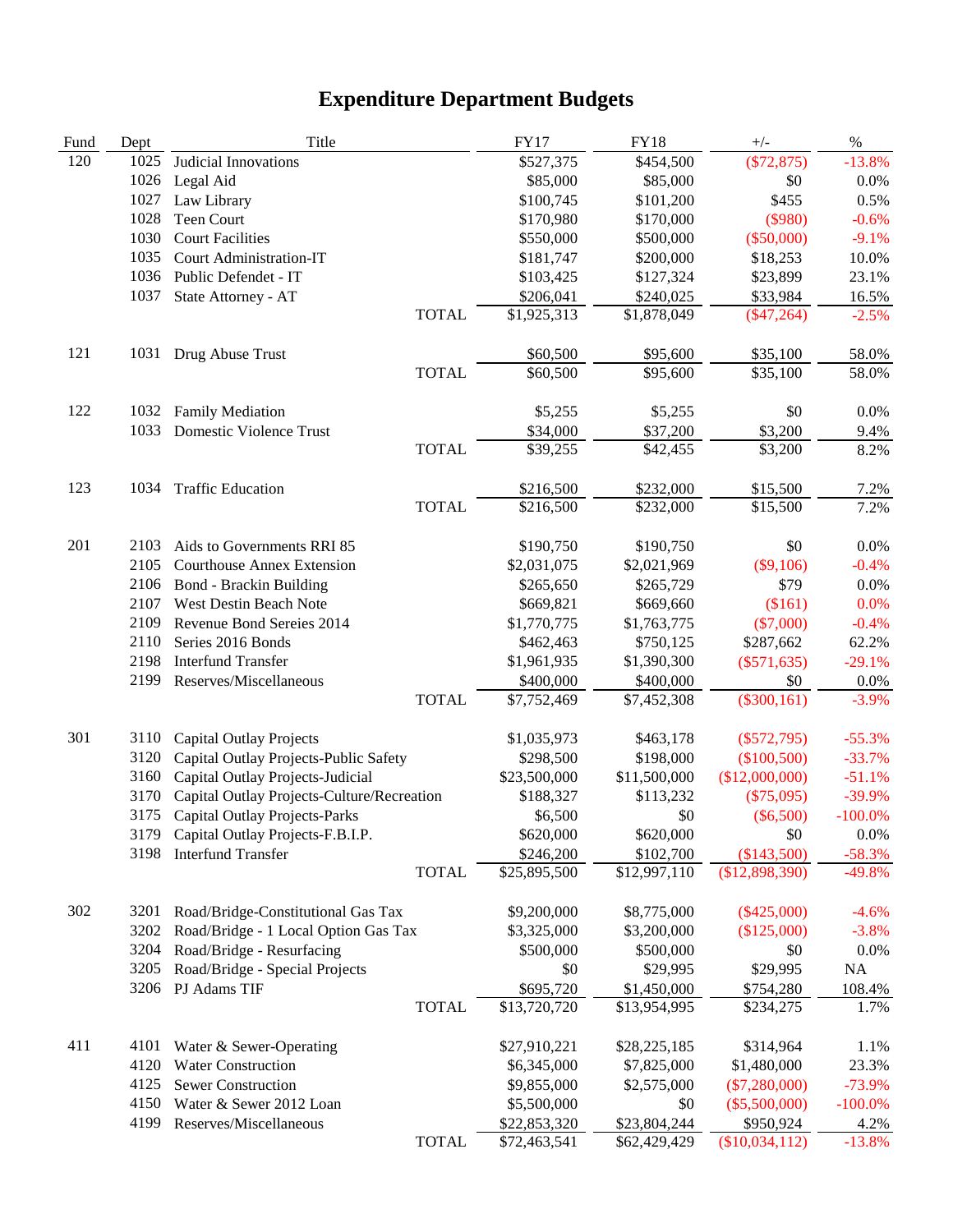| Fund | Dept   | Title                            |              | <b>FY17</b>   | <b>FY18</b>   | $+/-$       | $\%$      |
|------|--------|----------------------------------|--------------|---------------|---------------|-------------|-----------|
| 421  | 4201   | <b>Airport Administration</b>    |              | \$2,130,777   | \$2,329,321   | \$198,544   | 9.3%      |
|      | 4202   | Airport-Operating                |              | \$4,636,307   | \$4,616,893   | (\$19,414)  | $-0.4%$   |
|      | 4204   | <b>Airport Operations Center</b> |              | \$473,018     | \$463,429     | $(\$9,589)$ | $-2.0%$   |
|      | 4207   | Airport - Capital Outlay         |              | \$0           | \$477,727     | \$477,727   | <b>NA</b> |
|      | 4210   | Destin-Operating                 |              | \$284,211     | \$292,867     | \$8,656     | 3.0%      |
|      | 4215   | Destin - Capital Ootlay          |              | \$0           | \$37,500      | \$37,500    | <b>NA</b> |
|      | 4220   | <b>Bob Sikes-Operating</b>       |              | \$253,172     | \$244,912     | $(\$8,260)$ | $-3.3%$   |
|      | 4225   | <b>Bob Sikes-Capitl Outlay</b>   |              | \$40,000      | \$400,000     | \$360,000   | 900.0%    |
|      | 4255   | P.F.C. Operating                 |              | \$11,770,000  | \$13,955,000  | \$2,185,000 | 18.6%     |
|      | 4256   | C.F.C. Operating                 |              | \$6,010,000   | \$6,523,000   | \$513,000   | 8.5%      |
|      | 4298   | <b>Interfund Transfer</b>        |              | \$799,865     | \$1,516,931   | \$717,066   | 89.6%     |
|      | 4299   | Reserves/Miscellaneous           |              | \$8,414,356   | \$11,501,744  | \$3,087,388 | 36.7%     |
|      |        |                                  | <b>TOTAL</b> | \$34,811,706  | \$42,359,324  | \$7,547,618 | 21.7%     |
| 430  | 4301   | Solid Waste                      |              | \$8,474,998   | \$9,335,593   | \$860,595   | 10.2%     |
|      | 4399   | Reserves/Miscellaneous           |              | \$645,002     | \$1,569,407   | \$924,405   | 143.3%    |
|      |        |                                  | <b>TOTAL</b> | \$9,120,000   | \$10,905,000  | \$1,785,000 | 19.6%     |
| 441  | 4400   | Inspections                      |              | \$1,867,200   | \$1,934,702   | \$67,502    | 3.6%      |
|      | 4499   | Reserves/Miscellaneous           |              | \$0           | \$677,298     | \$677,298   | <b>NA</b> |
|      |        |                                  | <b>TOTAL</b> | \$1,867,200   | \$2,612,000   | \$744,800   | 39.9%     |
| 450  | 4500   | <b>Emergency Medical Service</b> |              | \$8,767,378   | \$8,585,301   | (\$182,077) | $-2.1%$   |
|      | 4599   | Reserves/Miscellaneous           |              | \$0           | \$468,699     | \$468,699   | <b>NA</b> |
|      |        |                                  | <b>TOTAL</b> | \$8,767,378   | \$9,054,000   | \$286,622   | 3.3%      |
| 501  | 5101   | <b>Risk Management</b>           |              | \$311,258     | \$301,475     | (\$9,783)   | $-3.1%$   |
|      | 5102   | Self Insurance                   |              | \$13,932,448  | \$15,811,000  | \$1,878,552 | 13.5%     |
|      | 5103   | <b>Health Programs</b>           |              | \$0           | \$88,500      | \$88,500    | NA        |
|      | 5199   | Reserves/Miscellaneous           |              | \$1,305,174   | \$2,413,274   | \$1,108,100 | 84.9%     |
|      |        |                                  | <b>TOTAL</b> | \$15,548,880  | \$18,614,249  | \$3,065,369 | 19.7%     |
| 502  | 5200   | <b>Fleet Operations</b>          |              | \$5,158,135   | \$5,321,957   | \$163,822   | 3.2%      |
|      | 751841 | FTA Expenditures                 |              | \$0           | \$67,268      | \$67,268    | <b>NA</b> |
|      |        |                                  | <b>TOTAL</b> | \$5,158,135   | \$5,389,225   | \$231,090   | 4.5%      |
|      |        |                                  |              |               |               |             |           |
|      |        | <b>GRAND TOTAL</b>               |              | \$368,802,073 | \$371,680,960 | \$2,878,887 | 0.8%      |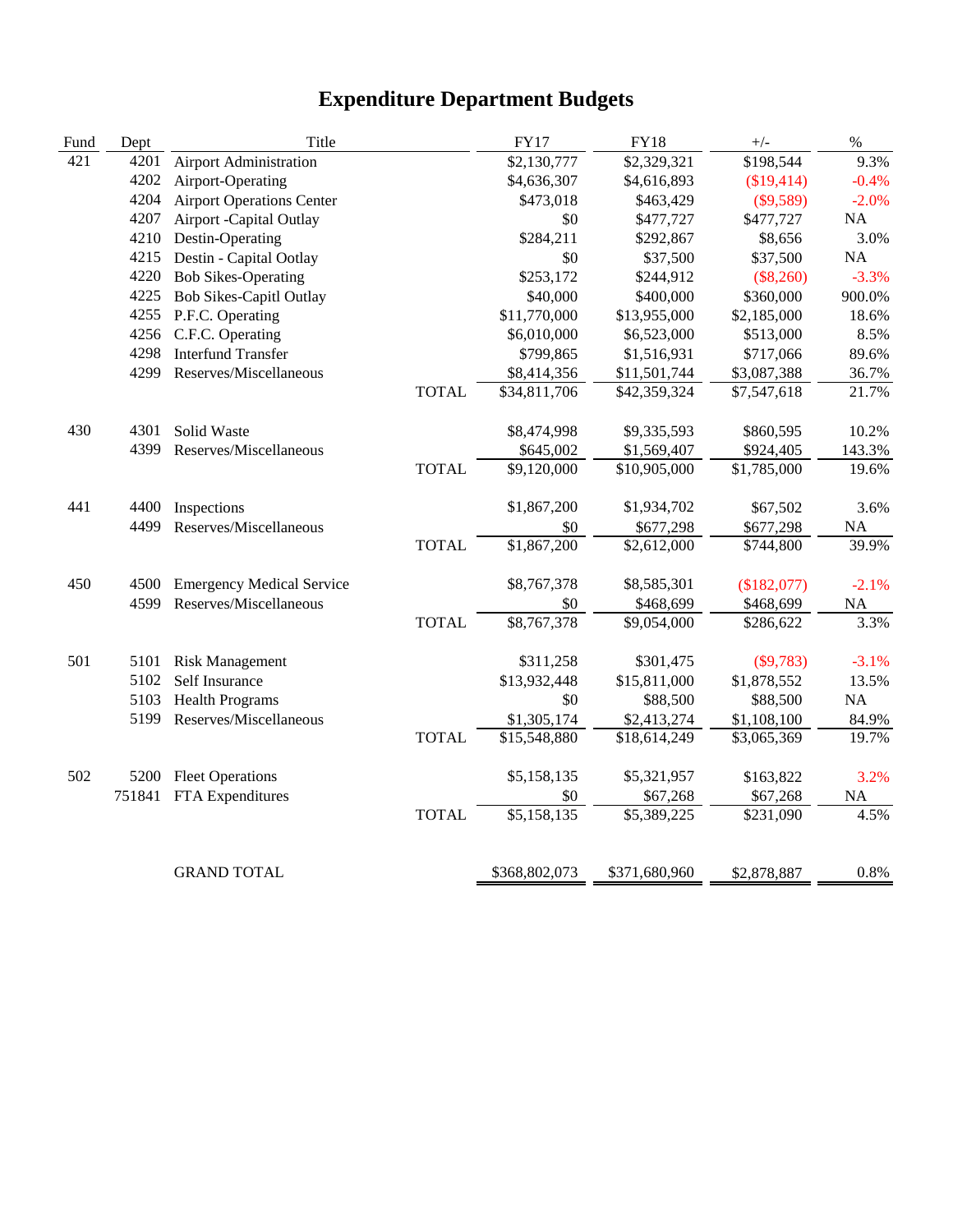### **OKALOOSA COUNTY BUDGET SUMMARY FISCAL YEAR 2017-2018 REVENUE OVERVIEW BY FUND**

|                                                |             |        |                | <b>SPECIAL</b> | <b>DEBT</b>    | <b>CAPITAL</b>  |                   | <b>INTERNAL</b> | <b>TOTAL</b>  |
|------------------------------------------------|-------------|--------|----------------|----------------|----------------|-----------------|-------------------|-----------------|---------------|
|                                                |             |        | <b>GENERAL</b> | <b>REVENUE</b> | <b>SERVICE</b> | <b>PROJECTS</b> | <b>ENTERPRISE</b> | <b>SERVICE</b>  | <b>BUDGET</b> |
| CASH BALANCES BROUGHT FORWARD                  |             |        | \$6,900,000    | \$54,068,509   | \$450,000      | \$21,982,105    | \$61,468,000      | \$2,000,000     | \$146,868,614 |
| <b>ESTIMATED REVENUES:</b>                     |             |        |                |                |                |                 |                   |                 |               |
| Taxes:                                         | Millage Per | \$1000 |                |                |                |                 |                   |                 |               |
| Ad Valorem Taxes-County Wide                   |             | 3.4308 | \$53,770,494   | \$595,661      |                |                 |                   |                 | \$54,366,155  |
| Unincorporated Parks-MSTU                      |             | 0.2990 |                | \$2,227,078    |                |                 |                   |                 | \$2,227,078   |
| Local Option Fuel Tax                          |             |        |                | \$4,700,000    |                | \$1,900,000     |                   |                 | \$6,600,000   |
| Other Taxes                                    |             |        | \$2,000,000    | \$20,500,000   |                |                 |                   |                 | \$22,500,000  |
| <b>Licenses and Permits</b>                    |             |        | \$17,600       | \$506,558      |                |                 | \$1,819,500       |                 | \$2,343,658   |
| <b>Intergovernmental Revenue</b>               |             |        | \$16,459,905   | \$2,688,464    | \$5,346,500    | \$2,170,000     |                   | \$68,715        | \$26,733,584  |
| <b>Charges for Services</b>                    |             |        | \$8,036,658    | \$3,530,782    |                |                 | \$59,547,243      |                 | \$71,114,683  |
| <b>Fines and Forfeitures</b>                   |             |        | \$13,000       | \$196,000      |                |                 |                   |                 | \$209,000     |
| Miscellaneous Revenue                          |             |        | \$1,651,985    | \$2,179,050    | \$486,148      | \$125,000       | \$4,492,010       |                 | \$8,934,193   |
| <b>Internal Services</b>                       |             |        |                |                |                |                 |                   | \$21,934,759    | \$21,934,759  |
| <b>Total Sources</b>                           |             |        | \$81,949,642   | \$37,123,593   | \$5,832,648    | \$4,195,000     | \$65,858,753      | \$22,003,474    | \$216,963,110 |
| Transfers In                                   |             |        | \$3,846,670    | \$2,024,906    | \$1,169,660    | \$775,000       | \$33,000          |                 | \$7,849,236   |
| <b>Debt Proceeds</b>                           |             |        |                |                |                |                 |                   |                 | \$0           |
| <b>Transfers from Elected Officials</b>        |             |        | \$0            |                |                |                 |                   |                 | \$0           |
| Total Estimated Revenues, Transfers & Balances |             |        | \$92,696,312   | \$93,217,008   | \$7,452,308    | \$26,952,105    | \$127,359,753     | \$24,003,474    | \$371,680,960 |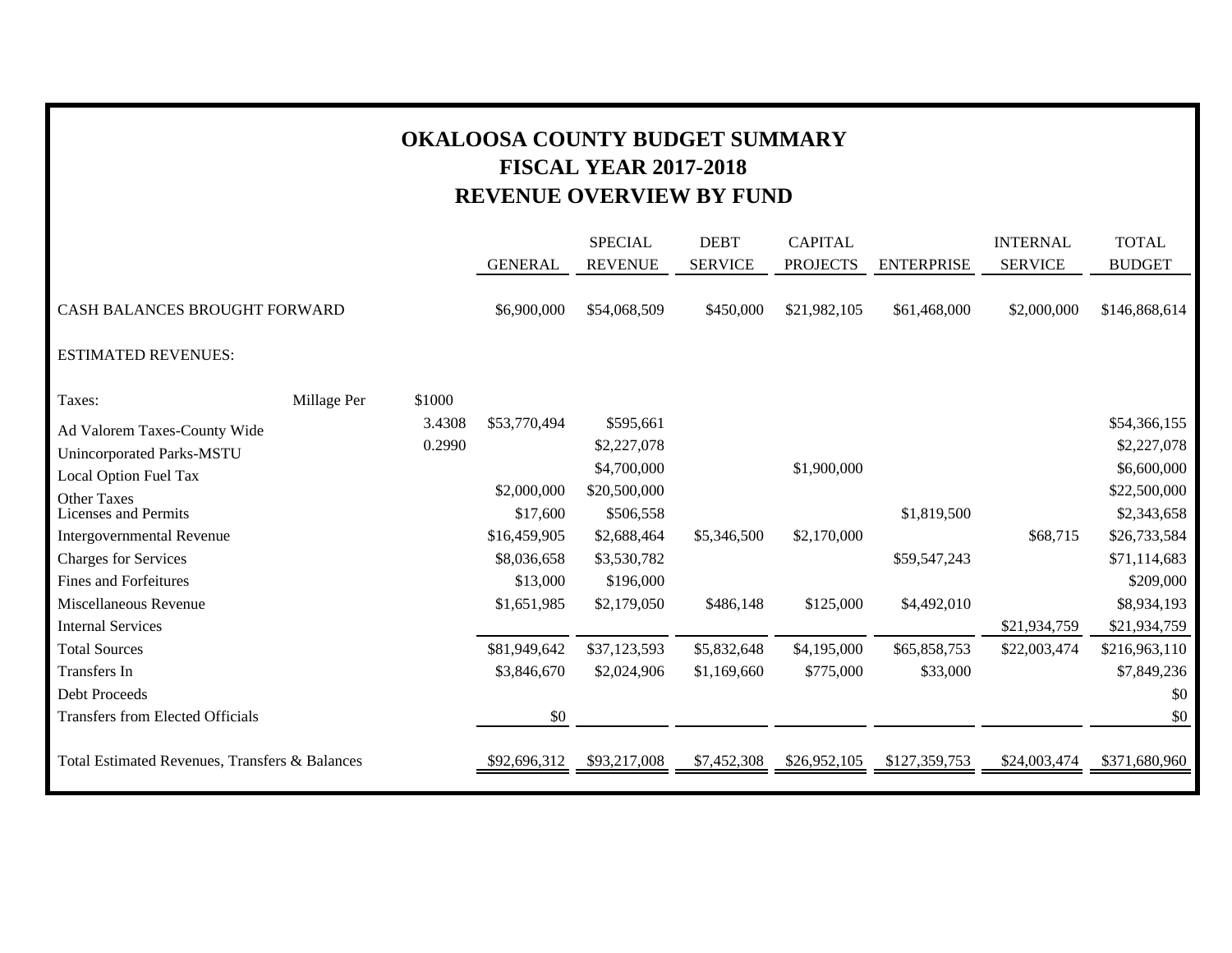

|                                | <b>FY17</b>   | <b>FY18</b>   | $\%$ (+/-) |
|--------------------------------|---------------|---------------|------------|
| Cash Carryforward              | \$156,653,831 | \$146,868,614 | $-6.2\%$   |
| <b>Ad Valorem Taxes</b>        | \$54,128,496  | \$56,593,233  | 4.6%       |
| Sales and Use Taxes            | \$28,325,000  | \$29,100,000  | 2.7%       |
| Licenses and Permits           | \$1,923,327   | \$2,343,658   | 21.9%      |
| Intergovernmental Revenue      | \$26,334,701  | \$26,733,584  | 1.5%       |
| <b>Charges for Services</b>    | \$67,353,435  | \$71,114,683  | 5.6%       |
| Fines and Forfeitures          | \$233,500     | \$209,000     | $-10.5%$   |
| Miscellaneous Revenue          | \$7,009,426   | \$8,934,193   | 27.5%      |
| <b>Other Financing Sources</b> | \$7.333.342   | \$7,849,236   | 7.0%       |
| <b>Internal Services</b>       | \$19,507,015  | \$21,934,759  | 12.4%      |
| Total                          | \$368,802,073 | \$371,680,960 | 0.8%       |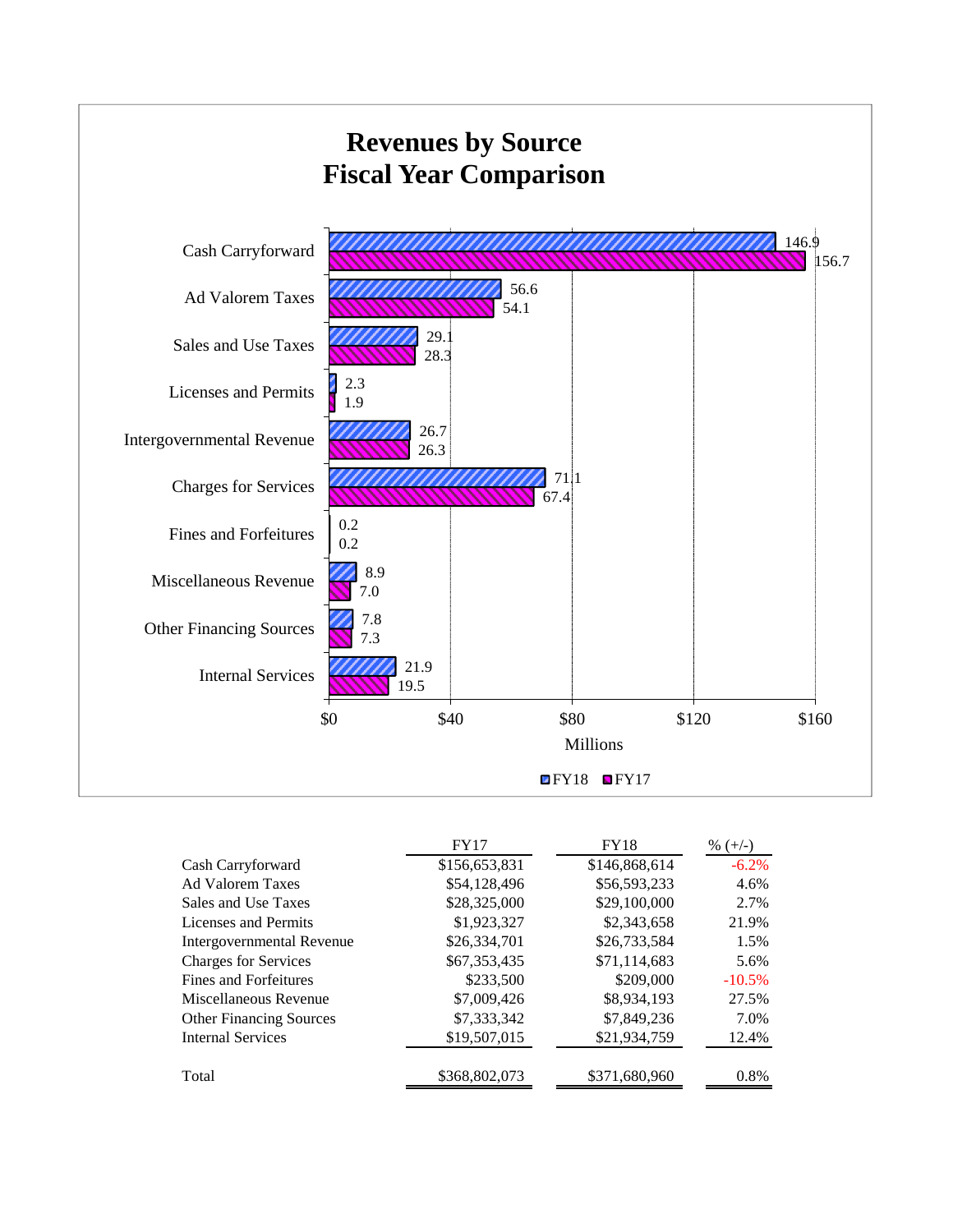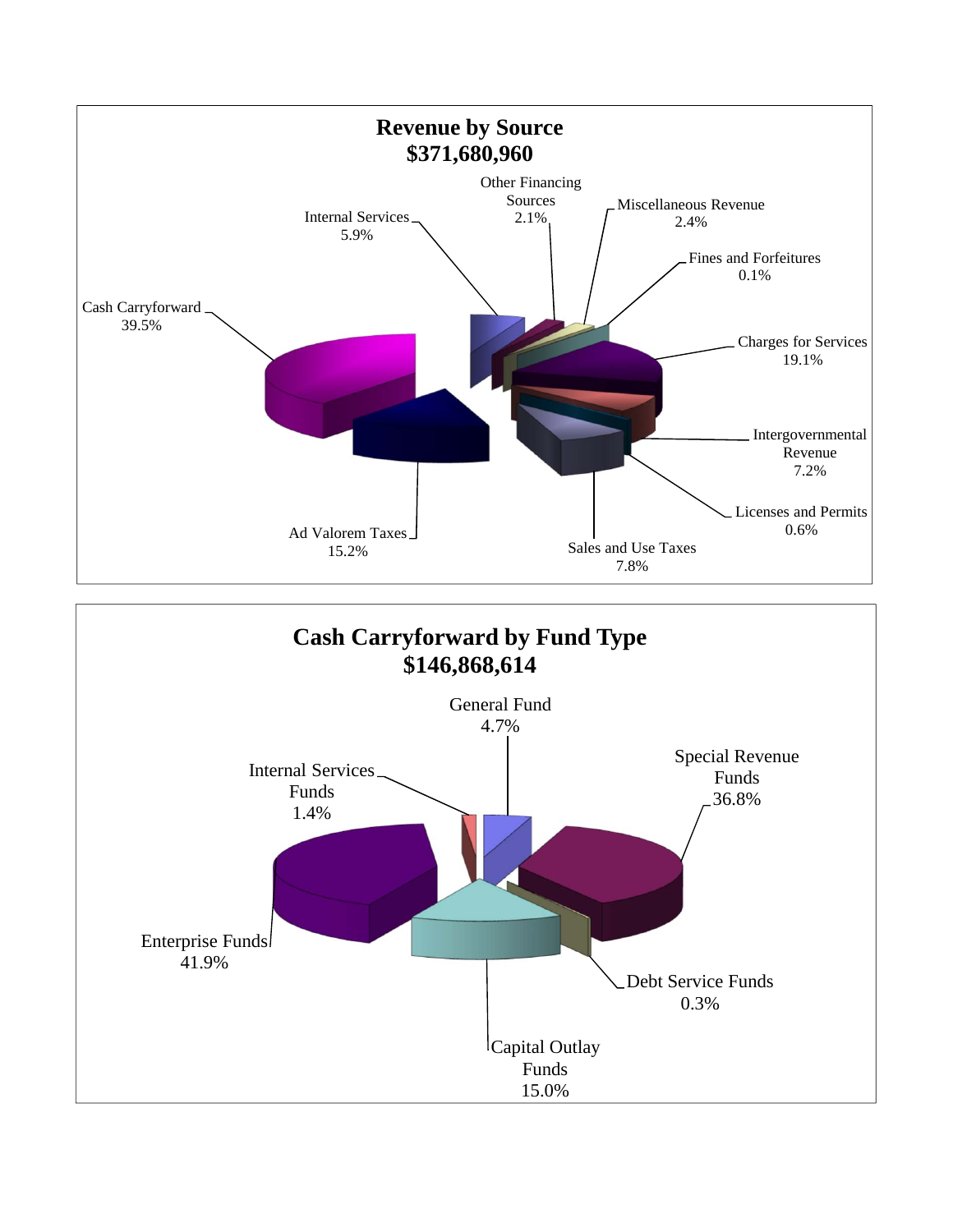

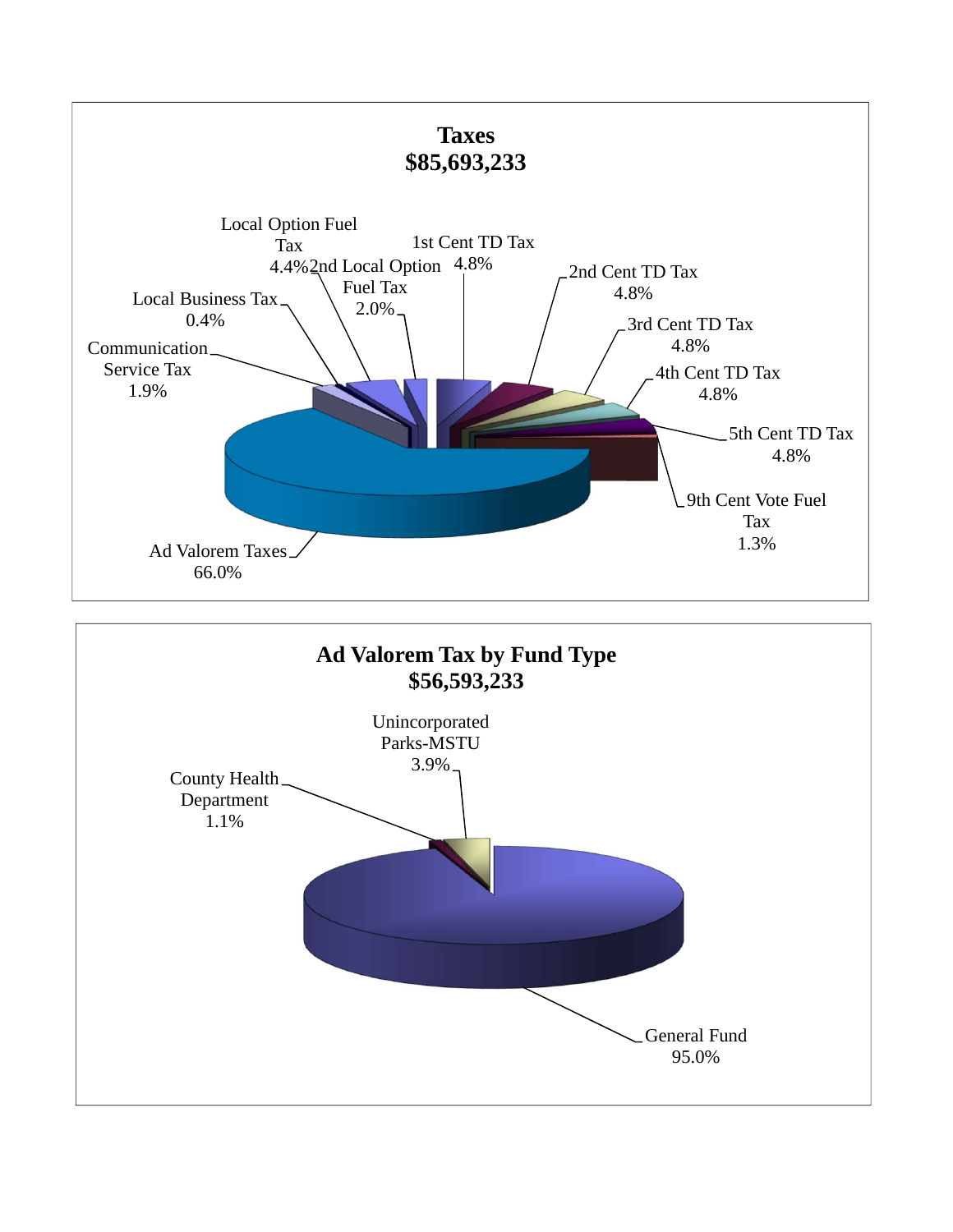### **OKALOOSA COUNTY BUDGET SUMMARY FISCAL YEAR 2017-2018 EXPENDITURE OVERVIEW BY FUND**

|                                                     |                | <b>SPECIAL</b> | <b>DEBT</b>    | <b>CAPITAL</b>  |                   | <b>INTERNAL</b> | <b>TOTAL</b>  |
|-----------------------------------------------------|----------------|----------------|----------------|-----------------|-------------------|-----------------|---------------|
| EXPENDITURES/EXPENSES                               | <b>GENERAL</b> | <b>REVENUE</b> | <b>SERVICE</b> | <b>PROJECTS</b> | <b>ENTERPRISE</b> | <b>SERVICE</b>  | <b>BUDGET</b> |
|                                                     |                |                |                |                 |                   |                 |               |
| <b>General Government</b>                           | \$16,573,103   |                | \$190,750      | \$11,963,178    |                   |                 | \$28,727,031  |
| Public Safety                                       | \$17,169,496   | \$3,695,900    |                | \$198,000       | \$10,520,003      |                 | \$31,583,399  |
| Physical Environment                                | \$669,692      | \$2,992,474    |                |                 | \$47,960,778      |                 | \$51,622,944  |
| Transportation                                      | \$103,398      | \$10,321,891   |                | \$13,954,995    | \$29,340,649      | \$67,268        | \$53,788,201  |
| Economic Environment                                | \$2,539,892    | \$14,463,900   |                |                 |                   |                 | \$17,003,792  |
| Human Services                                      | \$4,005,257    | \$601,661      |                |                 |                   |                 | \$4,606,918   |
| Culture/Recreation                                  | \$1,850,691    | \$55,502,699   |                | \$733,232       |                   |                 | \$58,086,622  |
| <b>Court-Related Expenditures</b>                   | \$679,575      | \$1,748,104    |                |                 |                   |                 | \$2,427,679   |
| <b>Internal Services</b>                            |                |                |                |                 |                   | \$21,522,932    | \$21,522,932  |
| Redemption of Debt                                  |                |                | \$5,471,258    |                 |                   |                 | \$5,471,258   |
| <b>Total Expenditures/Expenses</b>                  | \$43,591,104   | \$89,326,629   | \$5,662,008    | \$26,849,405    | \$87,821,430      | \$21,590,200    | \$274,840,776 |
| <b>Interfund Transfer</b>                           | \$271,693      | \$1,836,240    | \$1,390,300    | \$102,700       | \$1,516,931       |                 | \$5,117,864   |
| Transfers to Elected Officials                      | \$45,080,437   | \$12,000       |                |                 |                   |                 | \$45,092,437  |
| Reserves                                            | \$3,753,078    | \$2,042,139    | \$400,000      |                 | \$38,021,392      | \$2,413,274     | \$46,629,883  |
|                                                     |                |                |                |                 |                   |                 |               |
| <b>Total Appropriated Expenditures and Reserves</b> | \$92,696,312   | \$93,217,008   | \$7,452,308    | \$26,952,105    | \$127,359,753     | \$24,003,474    | \$371,680,960 |
|                                                     |                |                |                |                 |                   |                 |               |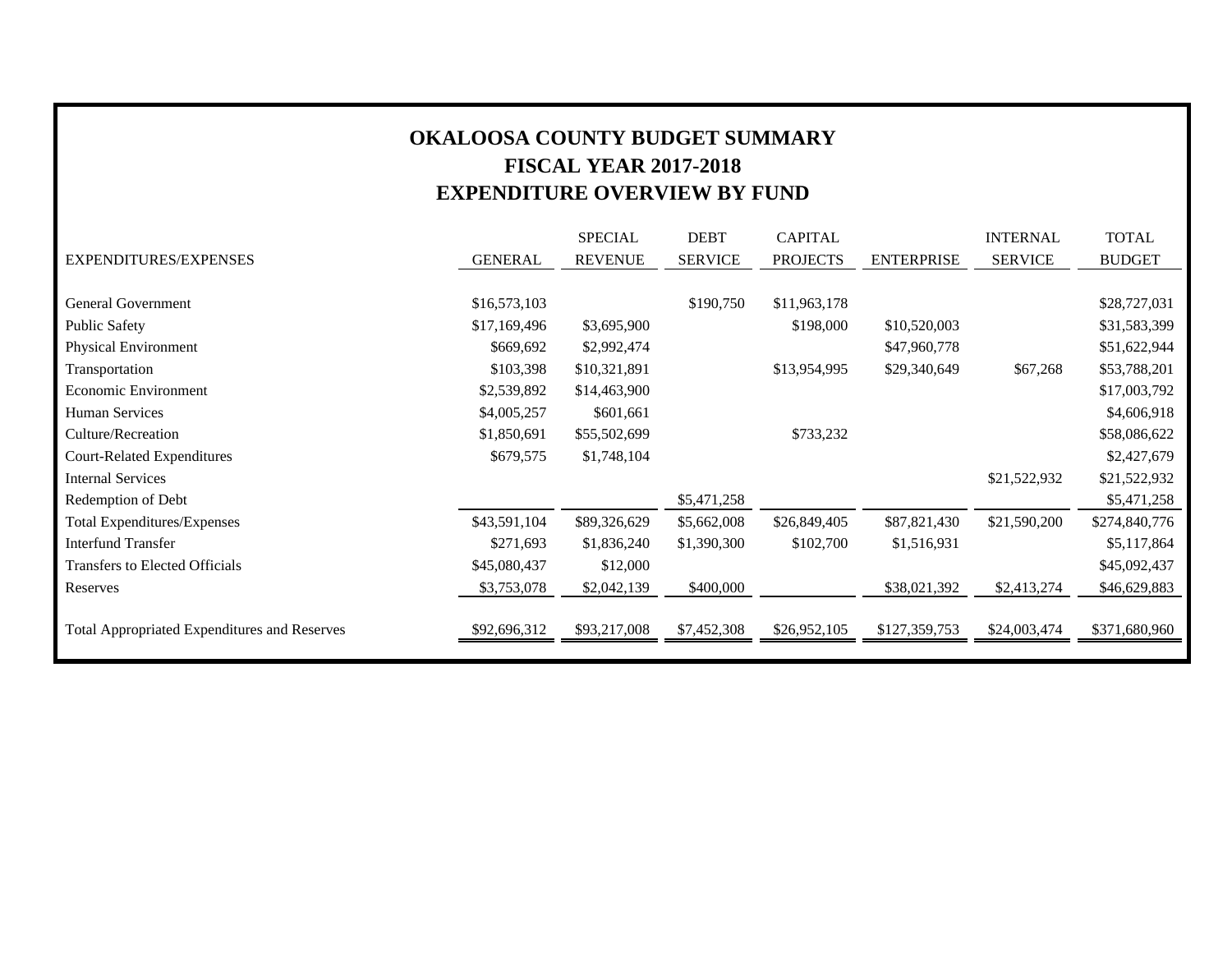

| Description                       | FY17          | <b>FY18</b>   | % $(+/-)$ |
|-----------------------------------|---------------|---------------|-----------|
| General Government                | \$41,360,579  | \$28,727,031  | $-30.5%$  |
| <b>Public Safety</b>              | \$31,108,226  | \$31,583,399  | 1.5%      |
| <b>Physical Environment</b>       | \$61,464,157  | \$51,622,944  | $-16.0%$  |
| Transportation                    | \$50,590,679  | \$53,788,201  | 6.3%      |
| Economic Environment              | \$14,836,922  | \$17,003,792  | 14.6%     |
| Human Services                    | \$4,665,281   | \$4,606,918   | $-1.3\%$  |
| Culture/Recreation                | \$47,889,873  | \$58,086,622  | 21.3%     |
| <b>Court-Related Expenditures</b> | \$2,314,684   | \$2,427,679   | 4.9%      |
| <b>Internal Services</b>          | \$19,401,841  | \$21,522,932  | 10.9%     |
| Redemption of Debt                | \$5,199,784   | \$5,471,258   | 5.2%      |
| Interfund Transfer                | \$4,714,947   | \$5,117,864   | 8.5%      |
| Transfers to Elected Officials    | \$43,092,448  | \$45,092,437  | 4.6%      |
| Reserves                          | \$42,162,652  | \$46,629,883  | 10.6%     |
| Total                             | \$368,802,073 | \$371,680,960 | 0.8%      |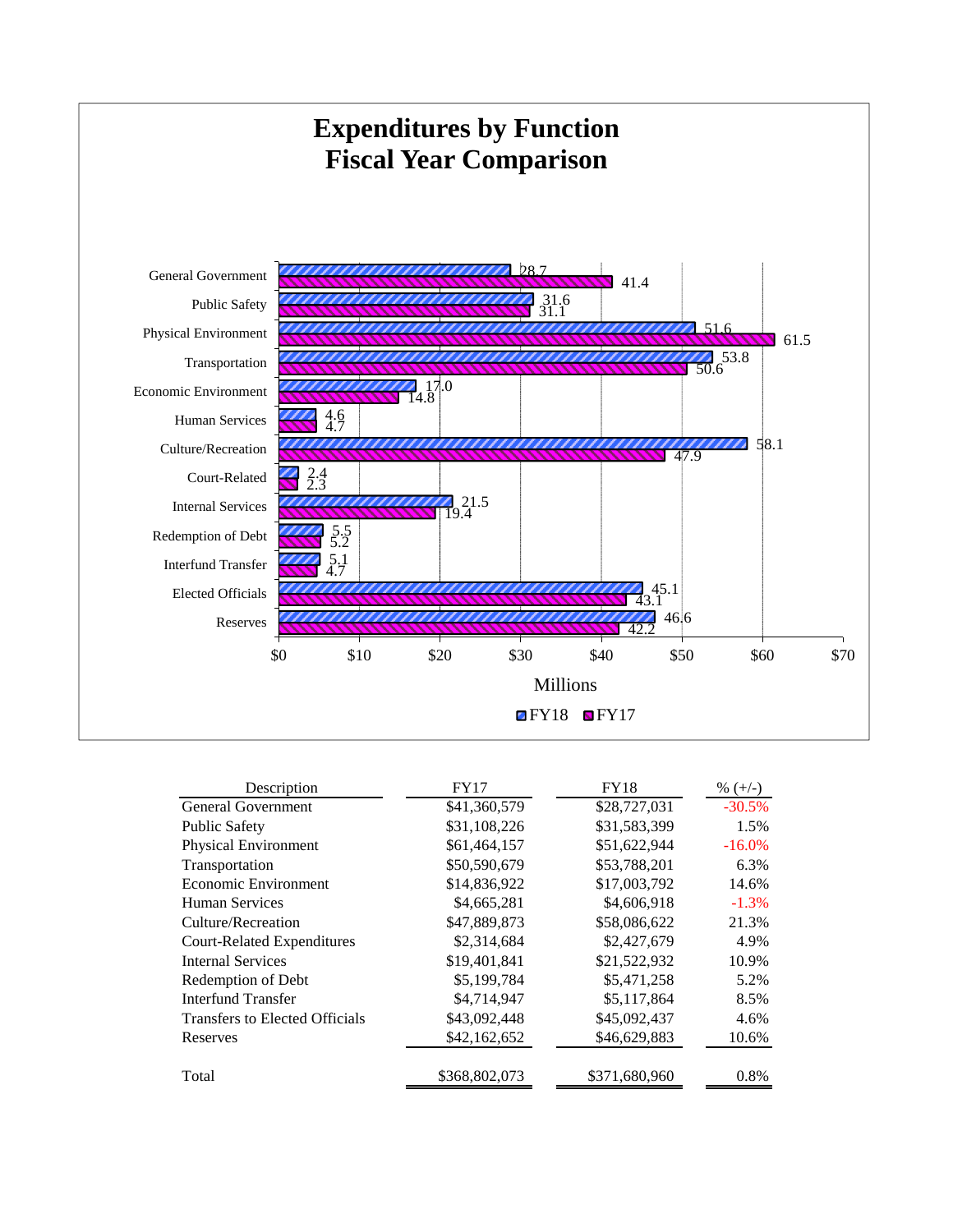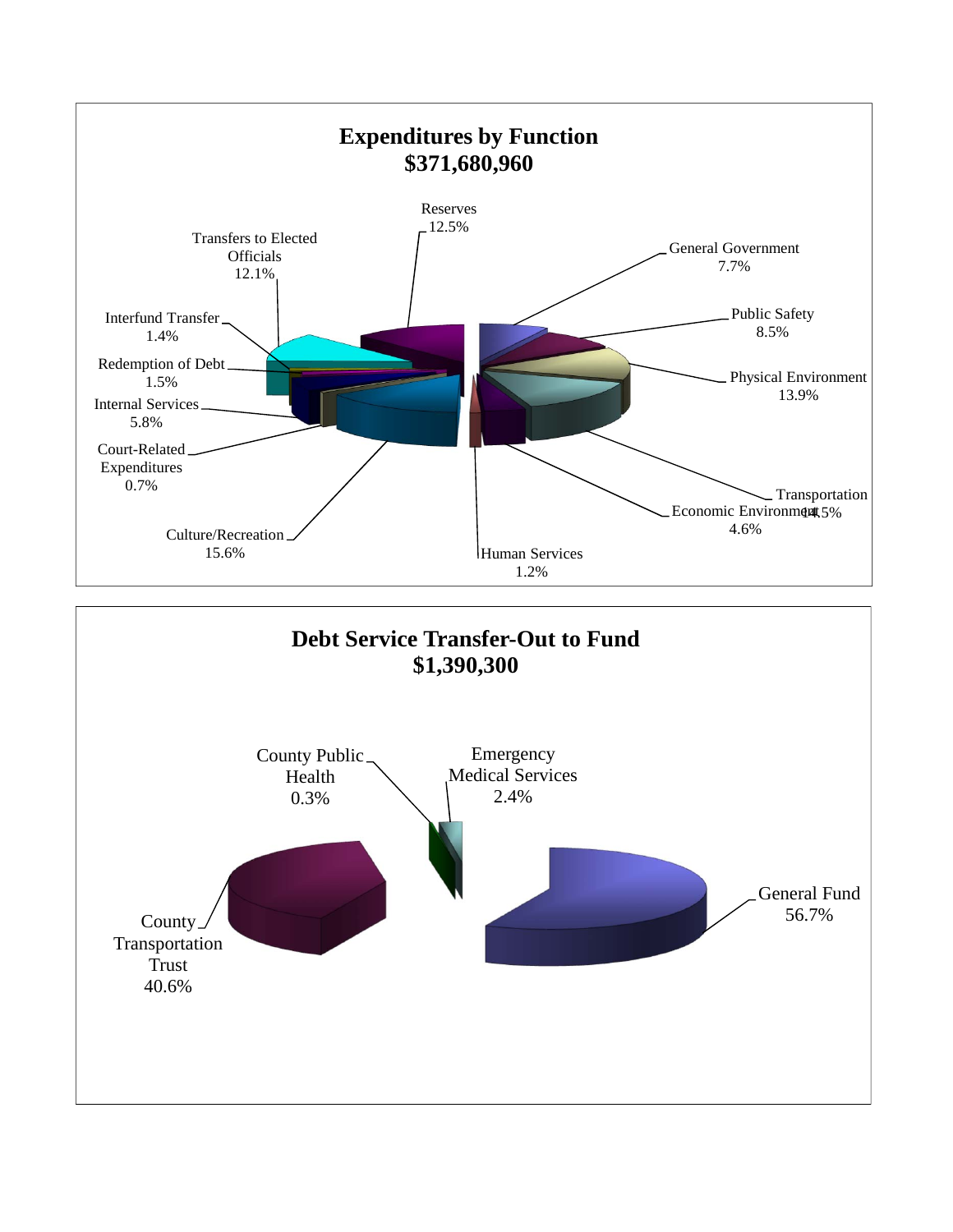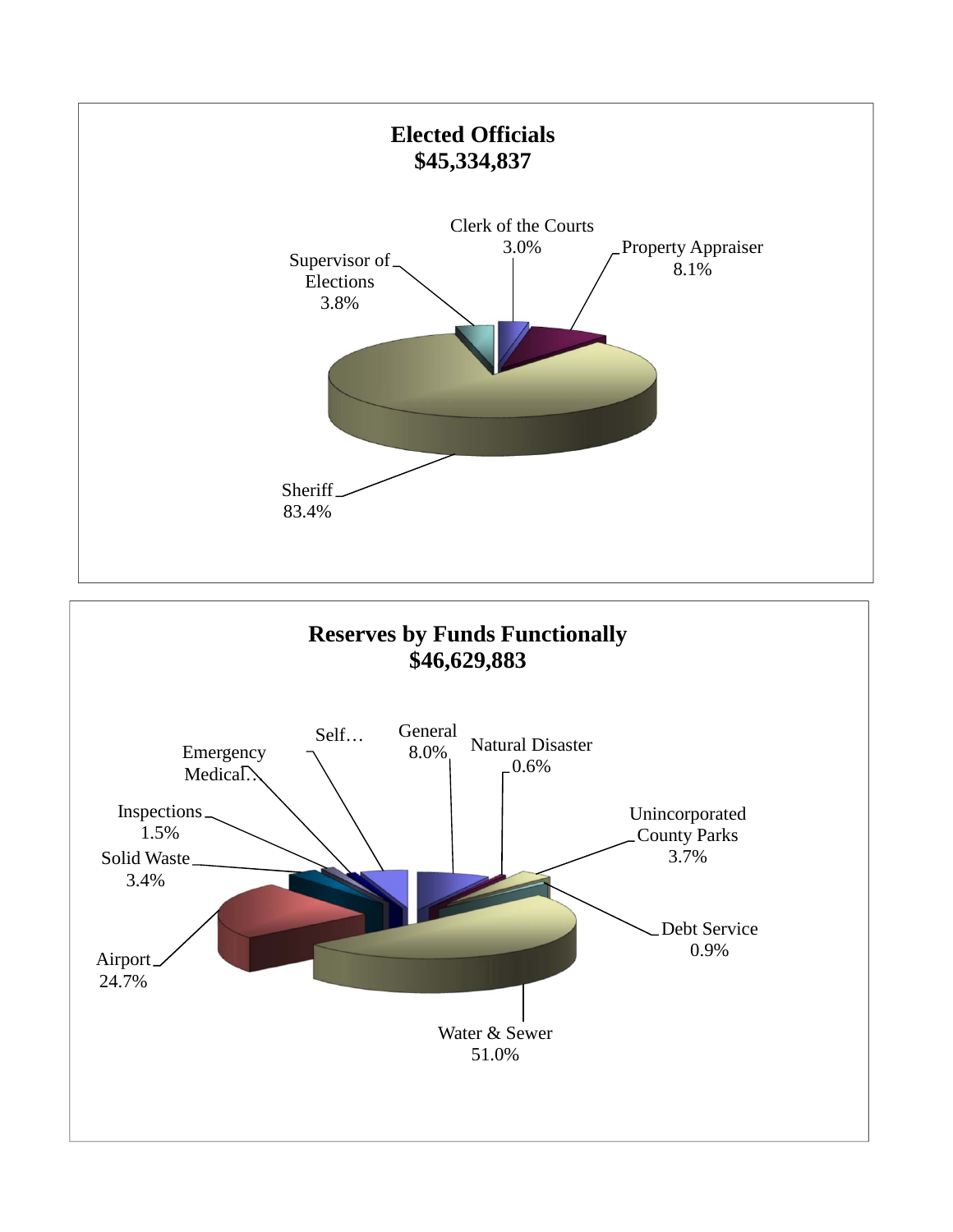

| Description                    | FY17          | <b>FY18</b>   | % $(+/-)$ |
|--------------------------------|---------------|---------------|-----------|
| Personal Services              | \$52,916,491  | \$52,640,552  | $-0.5\%$  |
| <b>Operating Expenses</b>      | \$79,479,002  | \$85,884,452  | 8.1%      |
| Capital Outlay                 | \$69,024,944  | \$47,825,846  | $-30.7\%$ |
| Debt Service                   | \$13,557,562  | \$13,712,346  | 1.1%      |
| Aids/Grants                    | \$5,153,968   | \$5,145,203   | $-0.2\%$  |
| Interfund Transfers            | \$7,228,912   | \$7,849,236   | 8.6%      |
| <b>Constitutional Officers</b> | \$43,448,566  | \$45,486,505  | 4.7%      |
| Reserves                       | \$97,992,628  | \$113,136,820 | 15.5%     |
| Total                          | \$368,802,073 | \$371,680,960 | 0.8%      |